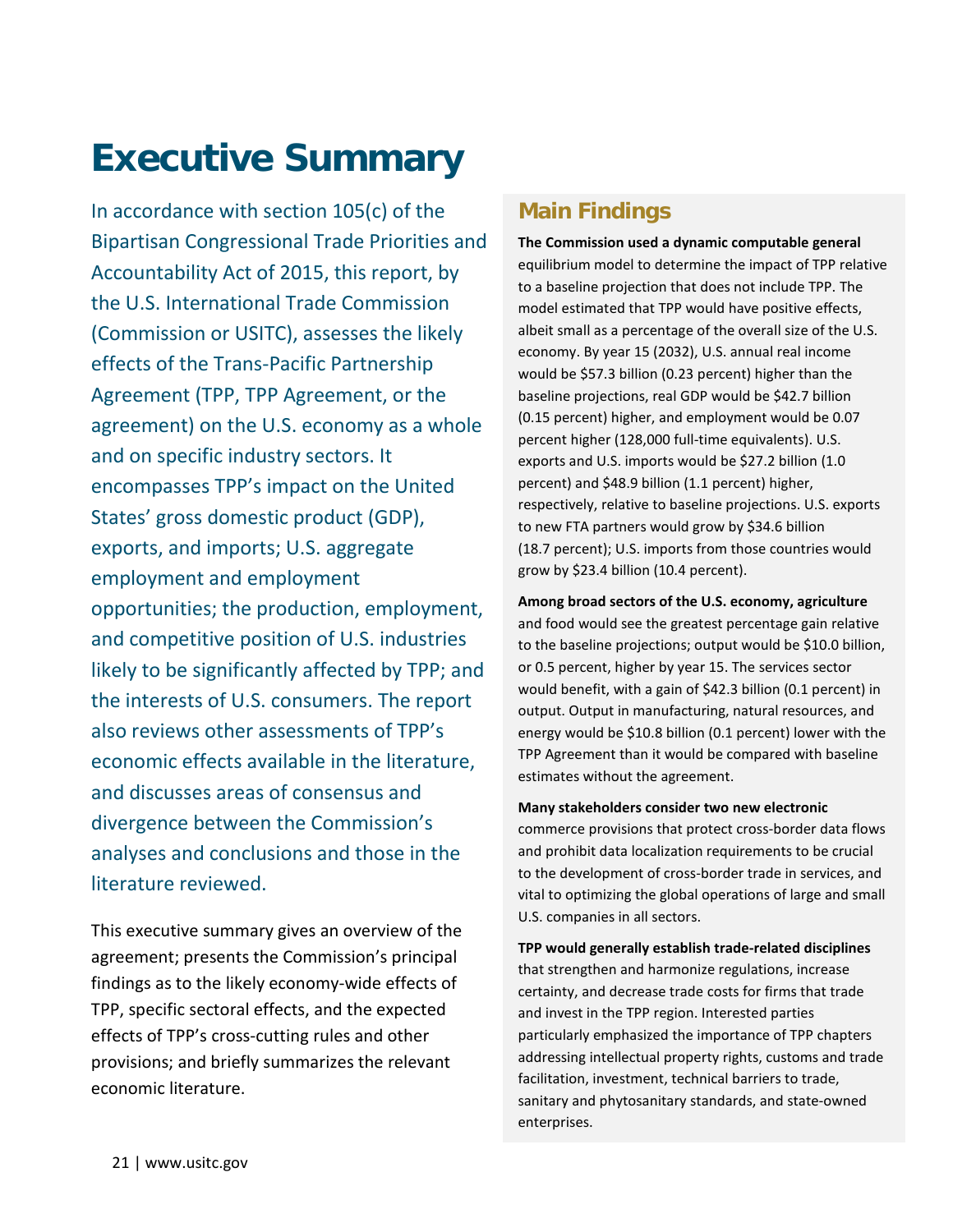# **Overview of Findings**

## **Economy-wide Assessment**

The TPP Agreement would affect the trade and investment relationship between the United States and the region in many areas. In addition to the United States, the parties to the agreement are Australia, Brunei Darussalam,<sup>[1](#page-1-0)</sup> Canada, Chile, Japan, Malaysia, Mexico, New Zealand, Peru, Singapore, and Vietnam. Together, these countries accounted for 36 percent of global GDP in 2014. The United States already has FTAs in force with Australia, Canada, Chile, Mexico, Peru, and Singapore. The agreement would influence bilateral trade in goods and services, rules governing trade and investment, and the regulatory environment facing U.S. exports to the region. The overall impact of the TPP Agreement would be small as a percentage of the overall size of the U.S. economy; it would be stronger with respect to countries with which the United States does not already have a free trade agreement (FTA) in force: Brunei, Japan, Malaysia, New Zealand, and Vietnam.

The quantitative assessment in this report estimates the economic effects of TPP provisions related to tariffs and tariff-rate quotas; selected nontariff measures affecting trade in goods and cross-border trade in services; and restrictions affecting foreign investment, compared to a baseline estimate of economic growth in the absence of the TPP Agreement. Table ES.1 summarizes the agreement's estimated macroeconomic effects on the U.S. economy, based on Commission economic model simulations.<sup>[2](#page-1-1)</sup>

|                                               |            | 2032    | 2047      |         |  |
|-----------------------------------------------|------------|---------|-----------|---------|--|
|                                               | Billion \$ | Percent | Billion S | Percent |  |
| Real income                                   | 57.3       | 0.23    | 82.5      | 0.28    |  |
| Real GDP                                      | 42.7       | 0.15    | 67.0      | 0.18    |  |
| Employment (full time equivalents, thousands) | 128.2      | 0.07    | 174.3     | 0.09    |  |
| Capital stock                                 | 171.5      | 0.18    | 343.5     | 0.24    |  |

Source: USITC estimates.

Note: Dollar values are in 2017 prices.

The Commission estimates that by 2032, U.S. real GDP would be \$42.7 billion (or 0.15 percent) higher than a baseline scenario that reflects expected global economic conditions without TPP.<sup>[3](#page-1-2)</sup> Real income, a measure of economic welfare that measures consumers' purchasing power,

 $\overline{a}$ 

<span id="page-1-0"></span><sup>1</sup> Hereafter Brunei.

<span id="page-1-1"></span><sup>&</sup>lt;sup>2</sup> Among other inputs, the Commission's modeling analysis also reflects U.S. industry representatives' assessment of how the provisions affect their respective sectors.

<span id="page-1-2"></span> $3$  For the analysis, an entry into force in 2017 is assumed. 2032 would be year 15 of the agreement, at which time most TPP provisions would have been implemented.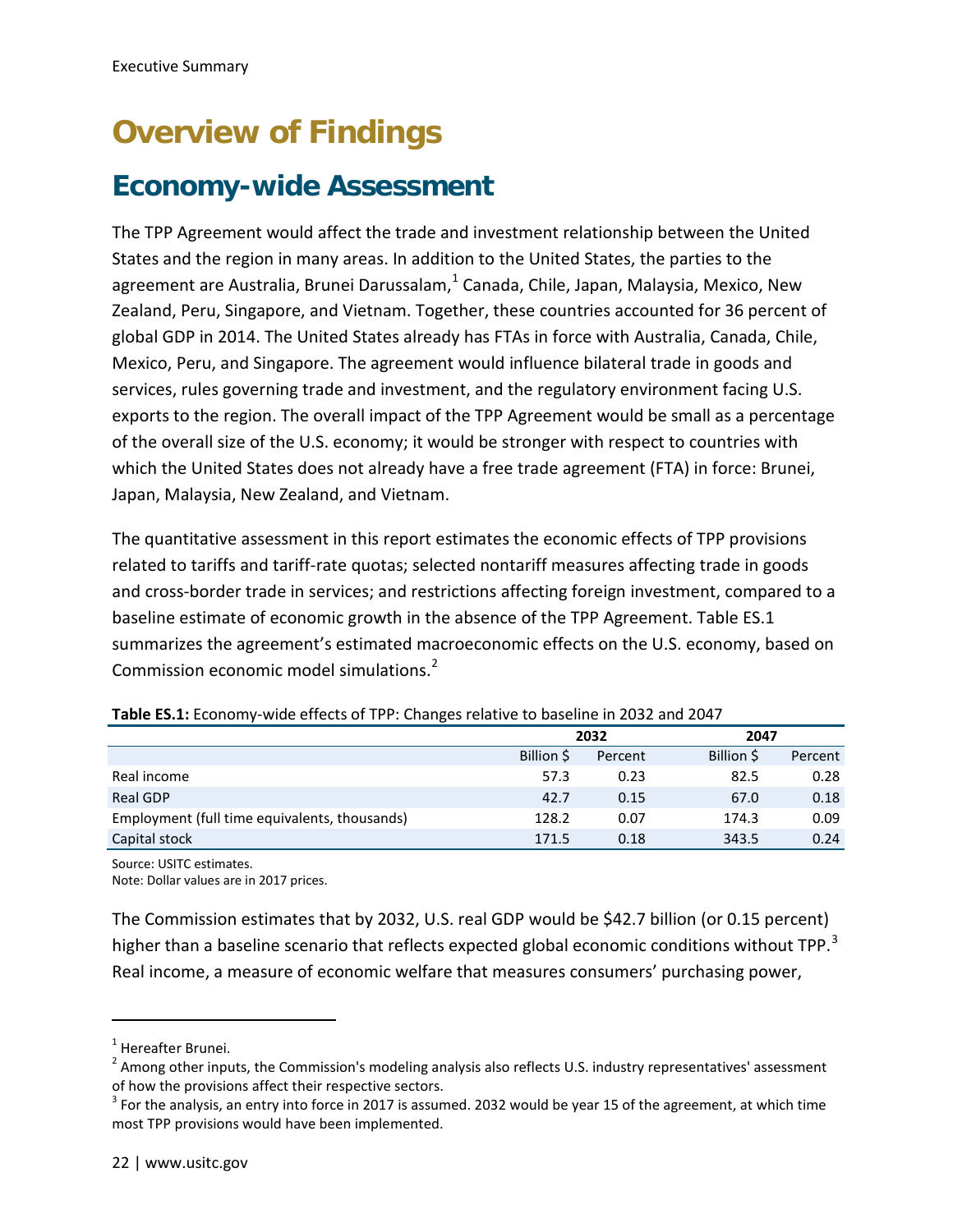would be \$57.3 billion higher (or 0.23 percent) over the same time period. Employment would be 0.07 percent higher, or close to 128,000 full-time equivalents. These gains would be slightly higher after 30 years (that is, 2047), when all provisions of the agreement would be in force. By 2047, real GDP would rise by \$67 billion (0.18 percent); real income, by \$82.5 billion (0.28 percent); and employment, by 0.09 percent, or nearly 174,000 full-time equivalents, compared to the baseline.

According to Commission estimates, U.S. exports to TPP partners will grow faster than U.S. exports to the rest of the world. U.S. imports from TPP partners will grow faster than overall U.S. imports, but not as fast as exports to TPP partners. By 2032, under the agreement, total U.S. exports to the TPP parties would be \$57.2 billion (5.6 percent) higher than the baseline and U.S. imports from the TPP parties would be \$47.5 billion (3.5 percent) over the baseline (table ES.2). Some of this impact would represent trade diversion from other trading partners to TPP parties. According to Commission estimates, U.S. exports to the world would be \$27.2 billion higher (1.0 percent), while U.S. total imports would be \$48.9 billion higher (1.1 percent).

| <b>Table ES.2:</b> Effects of TPP on U.S. trade: Changes relative to baseline in 2032. |                |         |                |         |  |  |  |  |
|----------------------------------------------------------------------------------------|----------------|---------|----------------|---------|--|--|--|--|
|                                                                                        | <b>Exports</b> |         | <b>Imports</b> |         |  |  |  |  |
|                                                                                        | Billion S      | Percent | Billion S      | Percent |  |  |  |  |
| Trade with TPP partners                                                                | 57.2           | 5.6     | 47.5           | 3.5     |  |  |  |  |
| New FTA partners                                                                       | 34.6           | 18.7    | 23.4           | 10.4    |  |  |  |  |
| <b>Existing FTA partners</b>                                                           | 22.6           | 2.7     | 24.2           | 2.1     |  |  |  |  |
| Trade with the world                                                                   | 27.2           | 1.0     | 48.9           | 1.1     |  |  |  |  |

Source: USITC estimates. Note: Dollar values are in 2017 prices.

## **Sector-specific Assessments**

Fifteen years after TPP's entry into force (2032), total U.S. exports and imports for each of the broadly defined sectors of the U.S. economy would exceed the level of the baseline estimate (table ES.3). Both exports and imports in the food and agriculture sector would experience the largest impacts from TPP in percentage terms. The Commission estimates that U.S. output and employment for the sector would both be 0.5 percent higher than the baseline estimate. This sector would experience the largest growth because it would experience the broadest liberalization under the agreement.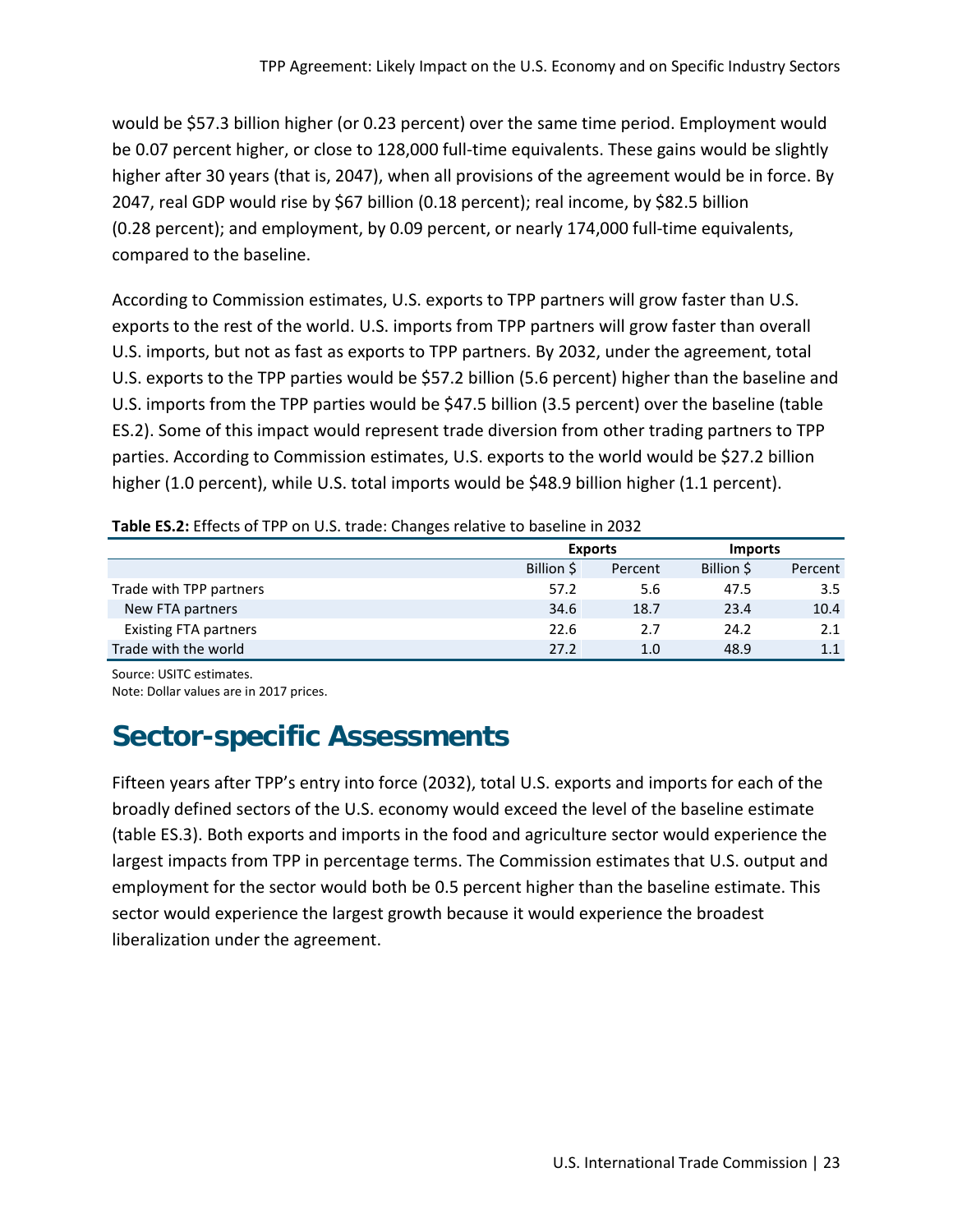|                                                 |           | <b>Exports</b> |           | <b>Imports</b> | Output    |         | Employment |
|-------------------------------------------------|-----------|----------------|-----------|----------------|-----------|---------|------------|
|                                                 | Billion S | Percent        | Billion S | Percent        | Billion S | Percent | Percent    |
| Agriculture and food                            | 7.2       | 2.6            | 2.7       | 1.5            | 10.0      | 0.5     | 0.5        |
| Manufacturing, natural<br>resources, and energy | 15.2      | 0.9            | 39.2      | 1.1            | $-10.8$   | $-0.1$  | $-0.2$     |
| <b>Services</b>                                 | 4.8       | 0.6            | 7.0       |                | 42.3      | 0.1     | 0.1        |

**Table ES.3:** Broad sector level effects of TPP on U.S. output, employment, and trade: Changes relative to baseline estimates in 2032

Source: USITC estimates.

Note: Dollar values are in 2017 prices.

In dollar terms, however, the manufacturing, natural resources, and energy (MNRE) sector, which accounts for the largest share of U.S. trade with the TPP parties, would see the largest absolute expansions in total exports and imports under TPP, although these changes represent smaller shares than for agriculture owing to the MNRE sector's much larger relative size. U.S. exports of MNRE products would be higher by an estimated \$15.2 billion and U.S. imports would be \$39.2 billion higher than the 2032 baseline. Nonetheless, U.S. MNRE output would be 0.1 percent lower by 2032, relative to the baseline in that year, and employment would also be lower, by 0.2 percent. Under TPP, the MNRE sector would not grow as quickly as the projected baseline, primarily because trade barriers are already low in many of these industries; liberalization would have a stronger positive effect in other sectors of the economy, which would likely cause resources to be reallocated away from MNRE. The model does not capture the costs associated with employment transition or temporary unemployment.

The services sector represents the largest share of the U.S. economy, and it would expand the most, in dollar terms, under TPP. U.S. imports and exports of services would be 1.2 percent and 0.6 percent higher in 2032, respectively, compared to the baseline. U.S. output in the services sector would be \$42.3 billion higher in 2032, relative to the baseline, while output and employment would both be 0.1 percent higher.

# **Overview of the Agreement[4](#page-3-0)**

The TPP is a comprehensive trade and investment agreement that would remove most tariffs, some tariff-rate quotas (TRQs), $5$  and many nontariff barriers to goods and services trade and investment between the 12 parties to the agreement. TPP also includes a wide range of regulatory provisions that would define rules for trade between the parties. These involve investment, intellectual property, government procurement, rules of origin for trade in certain

 $\overline{a}$ 

<span id="page-3-0"></span> $^4$  USTR, Trans-Pacific Partnership Agreement, full text, [https://ustr.gov/trade-agreements/free-trade](https://ustr.gov/trade-agreements/free-trade-agreements/trans-pacific-partnership/tpp-full-text)[agreements/trans-pacific-partnership/tpp-full-text](https://ustr.gov/trade-agreements/free-trade-agreements/trans-pacific-partnership/tpp-full-text) (hereafter "USTR, TPP full text").<br><sup>5</sup> Tariff-rate quotas impose a low tariff on imports up to a certain ceiling (a country's quota), but a high tariff on

<span id="page-3-1"></span>imports exceeding the quota.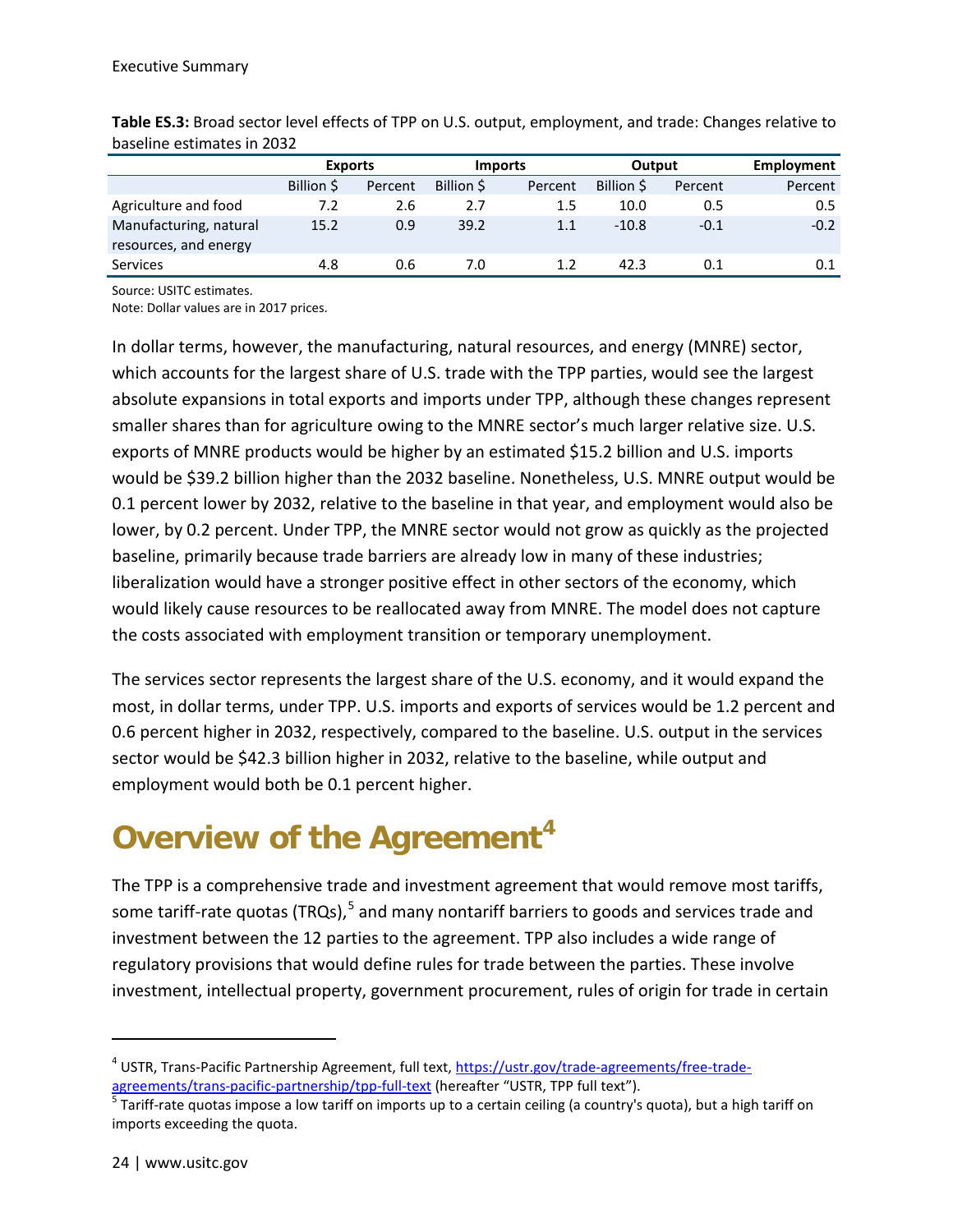goods, customs facilitation, sanitary and phytosanitary measures, technical barriers to trade, competition policy, and labor and environmental standards, among other issues. The likely impacts of some of these provisions are difficult to quantify, but they have the potential to positively affect the U.S. economy by strengthening and harmonizing regulations, increasing certainty, and decreasing trade costs for firms that trade and invest in the TPP region.

Most tariff changes from TPP would apply to new U.S. FTA partners Brunei, Japan, Malaysia, New Zealand, and Vietnam, because few tariffs remain between the United States and its existing FTA partners. Table ES.4 summarizes the tariff elimination schedule under TPP as it applies to these five countries. Virtually all import tariffs affecting U.S. exports or imports would be eliminated by the time TPP is fully implemented at year 30; most would be eliminated as soon as the agreement enters into force. By year 15 of the agreement, TPP would eliminate more than 99 percent of the U.S. tariffs now imposed on imports from the five new FTA partners. Also by year 15, TPP would eliminate, on average, 98 percent of the tariffs facing U.S. exports to these countries.

|                           |                                        |               |       |          | <b>New</b>     |                |
|---------------------------|----------------------------------------|---------------|-------|----------|----------------|----------------|
|                           |                                        | <b>Brunei</b> | Japan | Malaysia | <b>Zealand</b> | <b>Vietnam</b> |
| U.S. tariff lines applied | Already zero                           | 36.7          | 36.7  | 36.7     | 36.7           | 36.7           |
| on TPP partners           | Eliminated at entry into force         | 90.7          | 83.9  | 89.7     | 87.7           | 78.8           |
|                           | Eliminated after 15 years              | 100.0         | 99.2  | 99.8     | 99.0           | 99.6           |
|                           | Eliminated after 30 years              | 100.0         | 99.8  | 99.8     | 99.0           | 99.7           |
|                           | Subject to TRQs under TPP <sup>a</sup> | 0.0           | 0.2   | 0.2      | 1.0            | 0.3            |
|                           |                                        |               |       |          |                |                |
| TPP partner tariff lines  | Already zero                           | 75.2          | 39.4  | 64.7     | 58.3           | 32.9           |
| applied on U.S. exports   | Eliminated at entry into force         | 91.7          | 83.6  | 85.6     | 94.9           | 66.3           |
|                           | Eliminated after 15 years              | 100.0         | 93.2  | 99.1     | 100.0          | 97.8           |
|                           | Eliminated after 30 years              | 100.0         | 94.7  | 99.8     | 100.0          | 98.0           |
|                           | Partially reduced or unchanged         | 0.0           | 3.5   | 0.0      | 0.0            | 0.1            |
|                           | Subject to TRQs under TPP <sup>a</sup> | 0.0           | 1.8   | 0.2      | 0.0            | 1.9            |

**Table ES.4:** Tariff commitments with TPP partners with which the United States has no existing FTA, percent of tariff lines in respective schedule

Source: USTR, TPP full text; USITC staff calculations.<br><sup>a</sup> TRQs on some lines are slated to be completely eliminated by the time the agreement is fully implemented.

# **Approach**

To assess the agreement, the Commission employed both quantitative and qualitative analyses. The Commission's quantitative analysis in this report relies primarily on simulations from a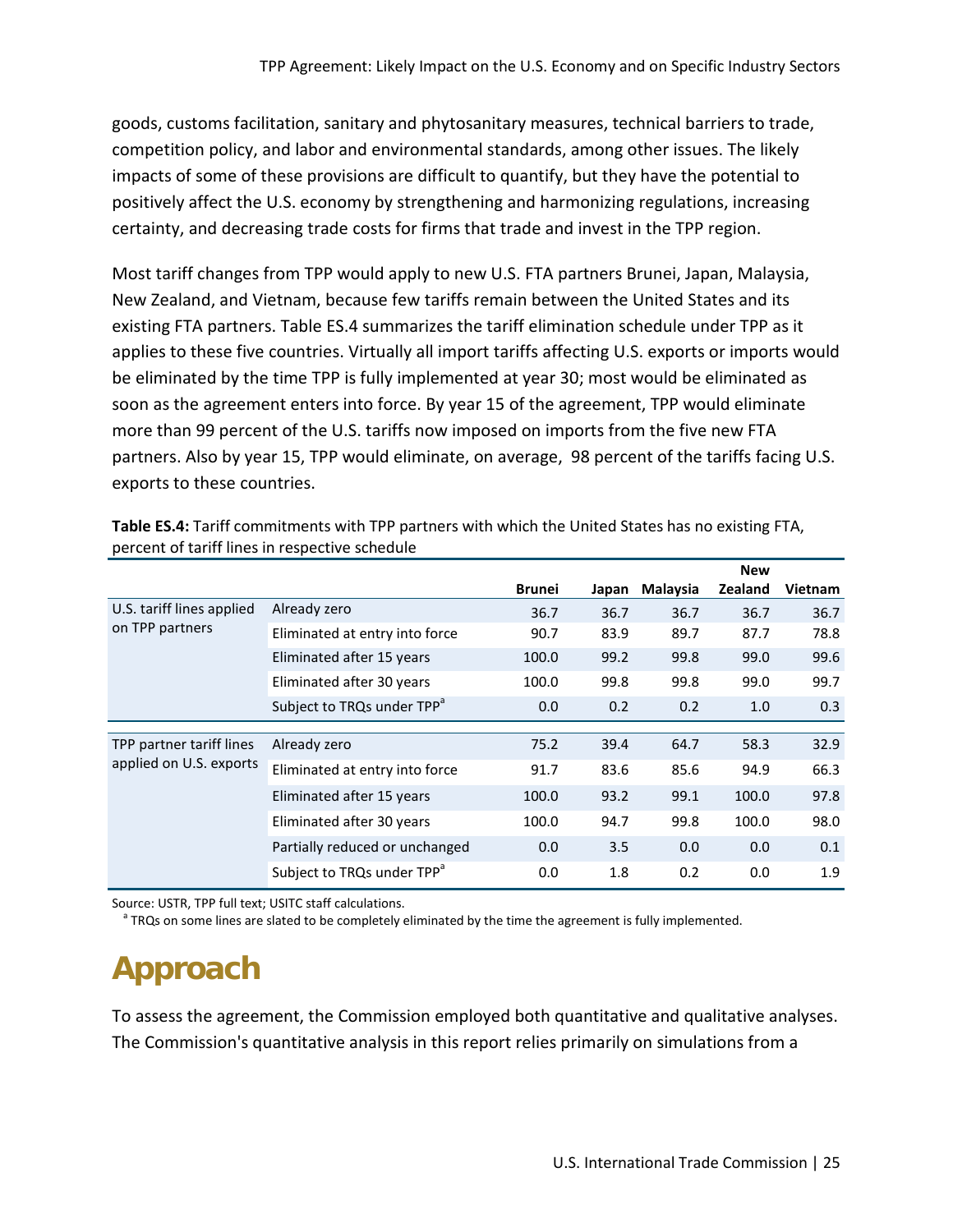dynamic computable general equilibrium  $(CGE)^6$  $(CGE)^6$  model of trade among the 12 TPP countries and the rest of the world. The CGE model is based on the Global Trade Analysis Project (GTAP) model, an economy-wide CGE model of world trade specified at the sector level. The simulation analysis estimates the effects of TPP on U.S. real GDP and income; exports, imports, and production in the aggregate and by sector; and U.S. employment and wages by labor type (skilled vs. unskilled labor). Because of the dynamic nature of the analysis, the estimated effects capture the impact of TPP over time from entry into force, showing how the effects of immediate commitments differ from those of commitments over longer timeframes. The estimated effects also capture the agreement's reinforcing impact on U.S. economic growth during the period of implementation.

In the past, the Commission has assessed prospective FTAs using the CGE model to simulate the effects of the agreements' provisions regarding tariffs, TRQs, and selected nontariff measures (NTMs) for trade in goods. The current analysis goes further by also estimating the effect of TPP provisions on (1) NTMs affecting cross-border trade for certain services, and (2) restrictive measures affecting foreign direct investment (FDI). Figure 1.1 shows how TPP's provisions, once quantified, are integrated into the dynamic CGE model to obtain estimates of economic outcomes that take into account TPP liberalization in goods, services, and investment.

 $\overline{a}$ 

<span id="page-5-0"></span> $6$  A CGE model uses actual economic data to make a quantitative estimate of the way markets in an overall economy might react to changes in policy, technology, or other factors.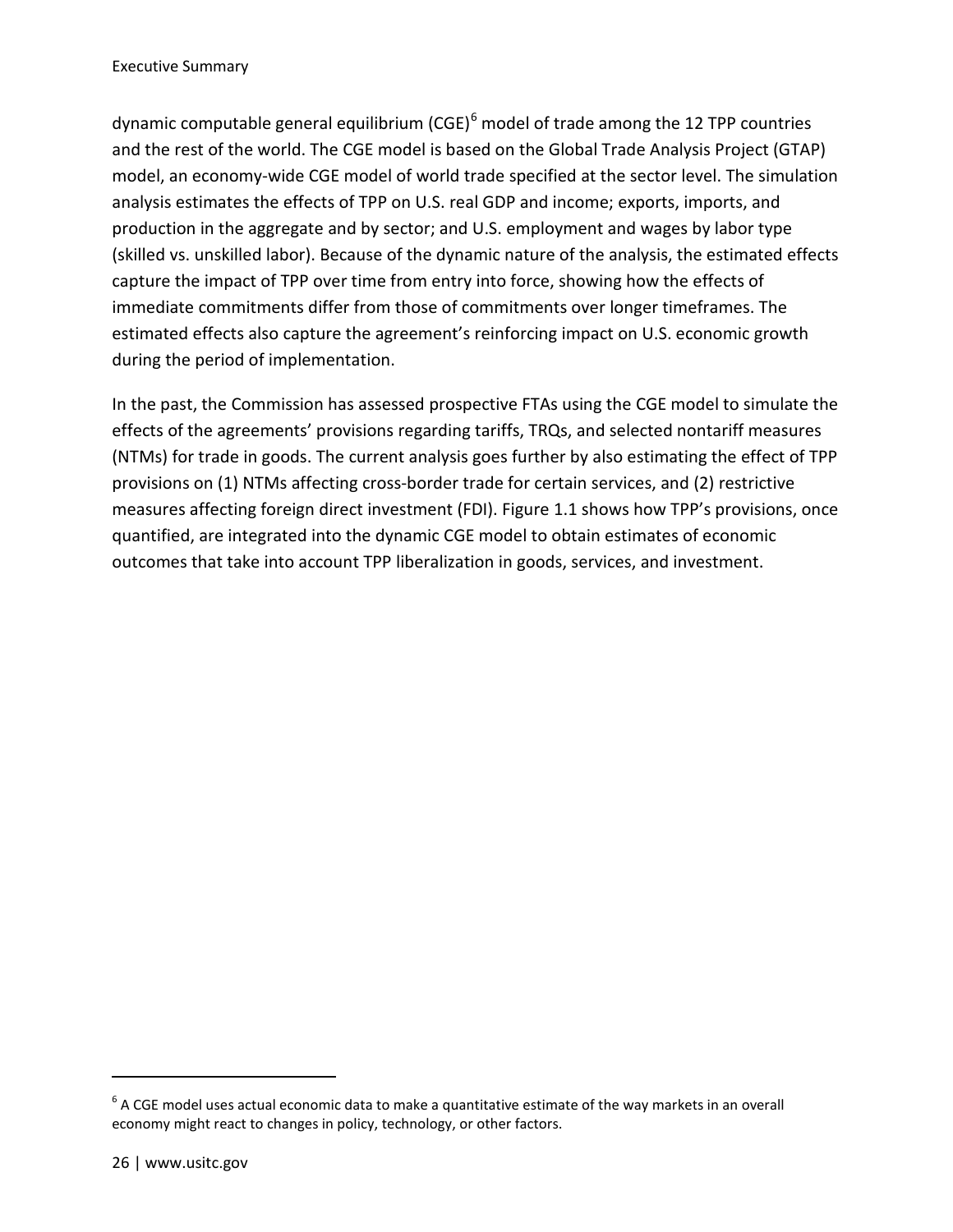

Source: Compiled by USITC.

For TPP provisions that the Commission model analysis cannot quantify, the report provides a summary of the provisions of each TPP chapter, a summary of the views of interested parties as received by the Commission, and a qualitative assessment of the provisions' impact on the U.S. economy. In most cases, the qualitative assessment is based on a variety of sources, including the views of interested parties as expressed in testimony at the Commission hearing, written submissions provided for the record, public reports of trade advisory committees established under Section 135 of the Trade Act of 1974 (19 U.S.C. 2155), interviews by Commission staff, and Commission staff industry expertise. The assessments take into account publicly available estimates of the effects of the TPP Agreement from outside of the Commission. In order to evaluate the effect of certain intellectual property rights, the Commission presents the results of a separate econometric model that estimates the relationship between a country's patent protections and its payments to U.S. firms for the use of their intellectual property.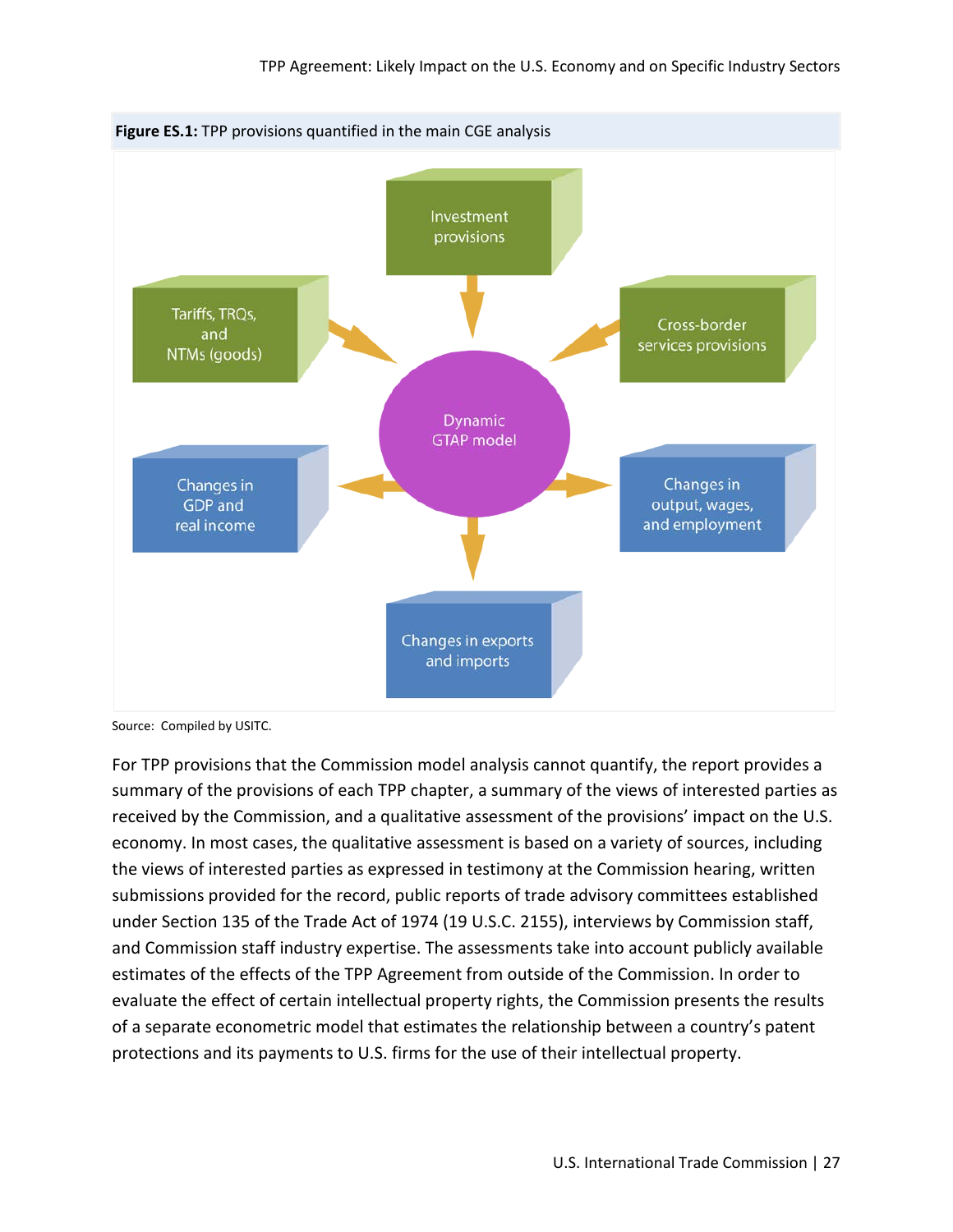# **Industry-specific Impacts of TPP Food and Agriculture Products**

The TPP Agreement would provide positive benefits for the U.S. food and agriculture sector, primarily through new export market access in Japan and Vietnam—two countries where the agricultural sectors are currently protected by high tariffs. The increase in export opportunities as a result of additional access to TPP markets would outweigh the effects of the new access the United States would provide to TPP partners. However, export growth in certain sectors, such as horticulture and meats, would likely continue to be restricted by sanitary and phytosanitary (SPS) measures in certain markets. TPP would achieve only limited additional access for U.S. agricultural exports to Canada (in dairy, poultry, and eggs). Although total U.S. agricultural exports to Japan would increase significantly, access would be limited for a narrow basket of goods, particularly dairy, beef, pork, and rice.

TPP would benefit the sector primarily by reducing or eliminating tariffs and expanding access to markets protected by TRQs. TPP also outlines procedures for the administration of TRQs and establishes new SPS, technical barriers to trade (TBT), and modern biotechnology provisions. TPP countries would commit to eliminating export subsidies on agricultural products sold in TPP markets. The countries would also collaborate on developing rules on exports by state trading enterprises, as well as on export credits and insurance programs in the WTO. Table ES.5 provides Commission estimates for TPP's impact on selected U.S. food and agriculture industries likely to be significantly affected by the agreement.

|                                         | <b>Exports</b> |         | <b>Imports</b> |         | Output     |         | Employment |
|-----------------------------------------|----------------|---------|----------------|---------|------------|---------|------------|
|                                         | Million \$     | Percent | Million \$     | Percent | Million \$ | Percent | Percent    |
| Agriculture and food (total)            | 7,226.9        | 2.6     | 2,733.9        | 1.5     | 10.014.9   | 0.5     | 0.5        |
| Selected industry sectors:              |                |         |                |         |            |         |            |
| Sugar, sweeteners, and SCP <sup>a</sup> | 129.6          | 4.3     | 132.1          | 2.4     | 517.7      | 0.4     | 0.4        |
| Dairy products                          | 1,845.5        | 18.0    | 348.6          | 10.3    | 1,839.3    | 1.3     | 1.1        |
| Beef meat                               | 876.1          | 8.4     | 419.0          | 5.7     | 614.6      | 0.5     | 0.4        |
| Pork meat products                      | 219.3          | 1.9     | 94.4           | 4.4     | 180.3      | 0.3     | 0.3        |
| Poultry meat products                   | 173.9          | 1.3     | $-16.6$        | $-3.6$  | 265.8      | 0.6     | 0.6        |
| Rice                                    | $-12.5$        | $-0.3$  | 15.3           | 1.6     | $-17.7$    | $-0.1$  | 0.0        |
| Wheat                                   | $-1.5$         | 0.0     | 18.2           | 1.5     | $-7.9$     | 0.0     | $-0.7$     |
| Corn grain                              | $-31.3$        | $-0.1$  | 2.5            | 1.3     | 206.7      | 0.3     | 0.4        |
| Processed foods                         | 1,540.0        | 3.8     | 427.2          | 1.1     | 2,396.5    | 0.8     | 0.7        |
| Fresh fruit, vegetables, and nuts       | 574.9          | 2.0     | 119.2          | 0.5     | 172.1      | 0.2     | 0.3        |
| Seafood                                 | 74.1           | 2.2     | 231.9          | 0.9     | $-51.5$    | $-0.2$  | $-0.2$     |

**Table ES.5:** Estimated effects of TPP on U.S. food and agricultural output, employment, and trade: Changes relative to baseline in 2032

Source: USITC estimates.

Notes: Dollar values are in 2017 prices. N.e.c. = "not elsewhere classified."<br><sup>a</sup> Sugar-containing products.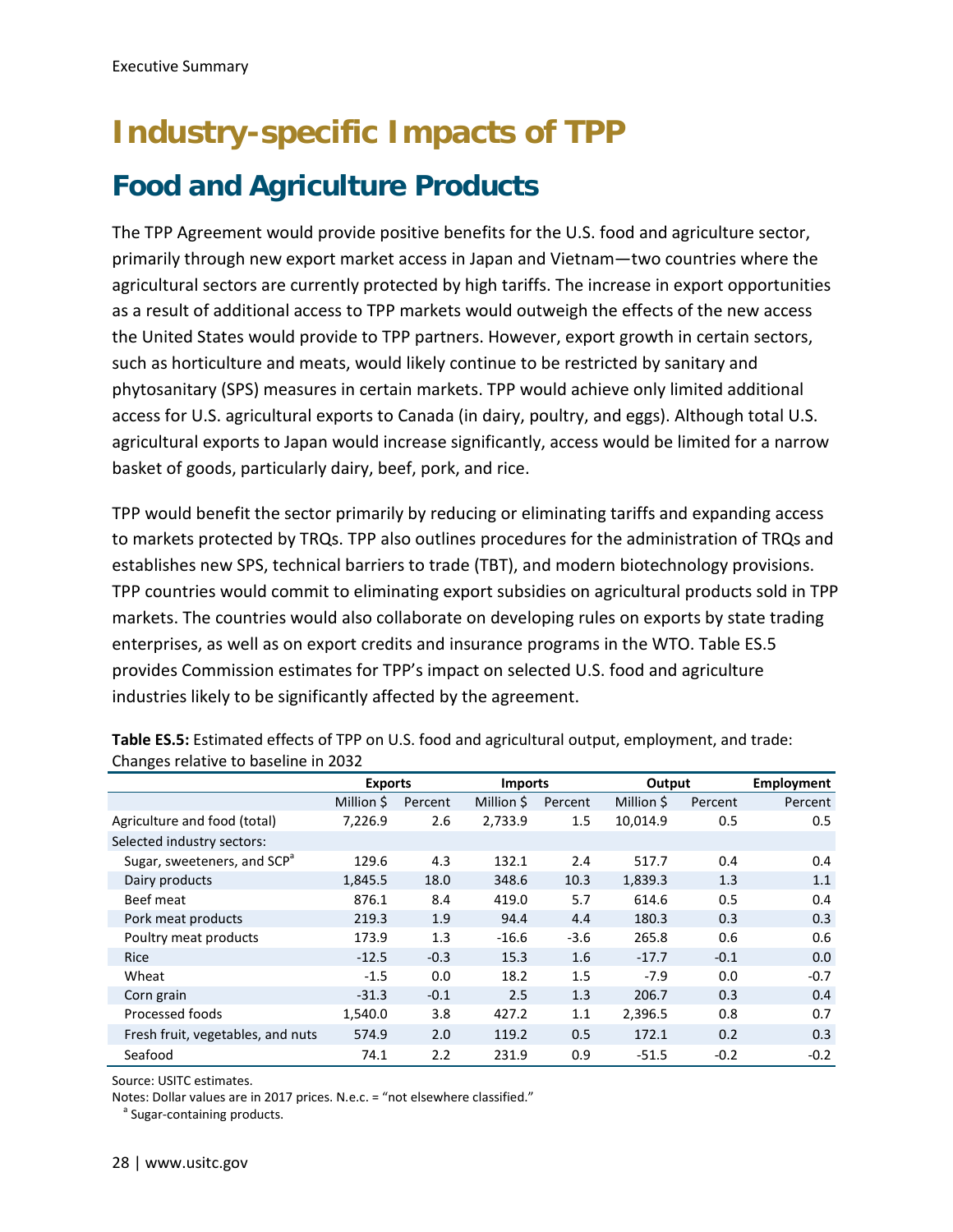## **Dairy**

Overall, the TPP Agreement would have a positive impact on U.S. dairy exports and a more limited impact on U.S. dairy imports. The Commission's model results indicate that by 2032, new exports under TPP would exceed new imports by roughly \$1.5 billion, compared to baseline estimates. Japan and Canada, important U.S. export markets, would lower selected tariffs over long phase-in periods, but both markets would remain highly managed even after TPP's full implementation. In the U.S. import market, dairy producers in Australia, Canada, and New Zealand would be granted additional access under TPP with new dairy TRQs. However, with two exceptions—butter and butter oil, and whole milk powder—imported dairy products no longer fill current U.S. import TRQs due to transportation costs to the United States and relatively high prices in Asia. TPP members are not expected to significantly increase exports to the United States from current volumes.

### **Beef**

TPP is expected to lead to a substantial increase in U.S. beef exports and a moderate increase in U.S. beef imports. Most of the increase in exports would be to Japan, though exports to Vietnam would also increase, from a low base. Japan is currently the largest export market for U.S. beef, and Japan's 38.5 percent tariffs on fresh and frozen beef cuts would be reduced to 9 percent over 16 years. The TPP would also give U.S. beef producers parity with the access that Australian producers currently enjoy in the Japanese beef market, due to preferences under the Japan-Australia Economic Partnership Agreement. In addition, Vietnam's beef tariffs, currently as high as 34 percent, would be eliminated over 8 years. However, the increase in U.S. exports to Japan and Vietnam would likely be partly offset by a decline in U.S. exports to countries outside TPP. Most of the increase in U.S. beef imports under TPP would be from New Zealand. Model results indicate that, by 2032, U.S. beef exports would increase by nearly \$876 million over the baseline, compared with an increase in U.S. beef imports of \$419 million over the baseline.

## **Processed Foods**

The TPP Agreement would have a positive impact on U.S. net exports of processed foods, compared to baseline estimates. The growth in exports would primarily result from tariff reductions in Japan and Vietnam. In certain TPP markets, U.S. exporters would gain from the leveling of the playing field with other competitor countries that already have tariff preferences owing to a previous FTA. TPP's impact on U.S. imports is likely to be smaller than on exports. Most U.S. imports of processed foods from TPP partners are from Canada and Mexico, which already face low or no tariffs because of NAFTA. Commission model results estimate that, by 2032, U.S. exports of processed foods would be \$1.5 billion higher than the baseline estimate,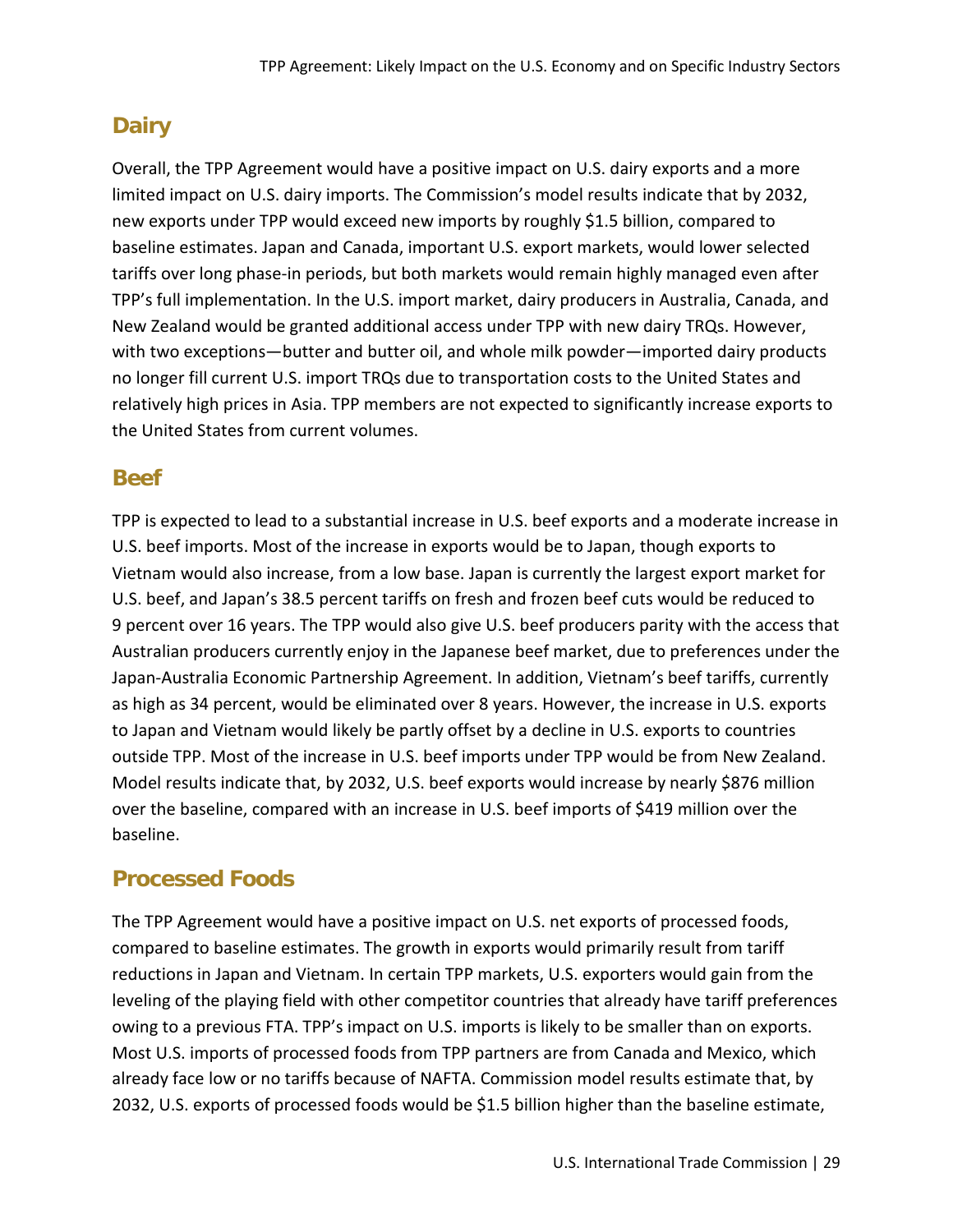with the largest growth expected to Japan and Vietnam; imports of processed foods from all countries would likely be \$427 million higher than the level in the baseline.

## **Manufactured Goods, Natural Resources, and Energy Products**

Because a relatively small value of U.S. MNRE trade with TPP partners is currently dutiable, the direct impact of TPP is likely to be limited. The Commission's model results estimate that TPP would have a positive impact on total U.S. trade in manufactured goods and natural resource and energy products (MNRE products). As discussed above, overall TPP would result in an increase in exports of \$15.2 billion (0.9 percent) above the projected 2032 baseline, and an increase in imports of \$39.2 billion (1.1 percent) above the baseline. Output in MNRE sectors would be 0.1 percent (\$10.8 billion) lower and employment 0.2 percent lower than the projected 2032 baseline. Some individual industries, such as titanium metal and auto parts, would experience lower growth from TPP as compared to the baseline. Passenger vehicles would likely benefit from TPP. Table ES.6 provides Commission estimates for selected MNRE industries.

|                                                 | <b>Exports</b> |         | <b>Imports</b> |         | Output      |         | <b>Employment</b> |
|-------------------------------------------------|----------------|---------|----------------|---------|-------------|---------|-------------------|
|                                                 | Million \$     | Percent | Million \$     | Percent | Million \$  | Percent | Percent           |
| Manufacturing, natural resources,<br>and energy | 15,187.5       | 0.9     | 39,245.4       | 1.1     | $-10,843.0$ | $-0.1$  | $-0.2$            |
| Selected industry sectors                       |                |         |                |         |             |         |                   |
| Chemicals                                       | 1,944.1        | 0.7     | 5,283.4        | 1.3     | $-2,854.8$  | $-0.3$  | $-0.3$            |
| <b>Textiles</b>                                 | 256.6          | 1.3     | 869.4          | 1.6     | $-328.5$    | $-0.4$  | $-0.4$            |
| Wearing apparel                                 | 10.3           | 0.3     | 1,891.3        | 1.4     | 424.7       | 1.0     | 0.9               |
| Footwear                                        | 137.7          | 12.2    | 1,103.6        | 2.7     | 29.8        | 0.5     | 0.8               |
| Titanium downstream products                    | $-33.9$        | $-1.1$  | 115.4          | 14.2    | $-202.4$    | $-1.2$  | $-1.3$            |
| Passenger vehicles                              | 1,953.9        | 1.9     | 2,371.7        | 0.8     | 1,628.3     | 0.3     | 0.3               |
| Auto parts and trailers                         | 1,219.8        | 1.2     | 3,039.2        | 1.6     | $-1,365.9$  | $-0.3$  | $-0.3$            |

**Table ES.6:** Estimated effects of TPP on U.S. MNRE output, employment, and trade: Changes relative to baseline in 2032

Source: USITC estimates.

Notes: Dollar values are in 2017 prices. N.e.c. = not elsewhere classified.

U.S. exports of MNRE products would benefit from the reductions in tariffs and elimination of nontariff barriers by TPP partners. For the five non-FTA partners in TPP combined, the share of tariff lines that are duty free for U.S. MNRE exports would increase from 53 percent to 86 percent upon entry into force of the agreement, with further tariff reductions phased in over time. The tariff rate reductions for MNRE products, however, are not as pronounced as in other sectors in general. Nonetheless, the elimination of these tariff barriers would result in a higher level (16.2 percent) of U.S. exports to new FTA partners and a 3.9 percent higher level in exports to all TPP partners compared to the estimated 2032 baseline. These benefits, though,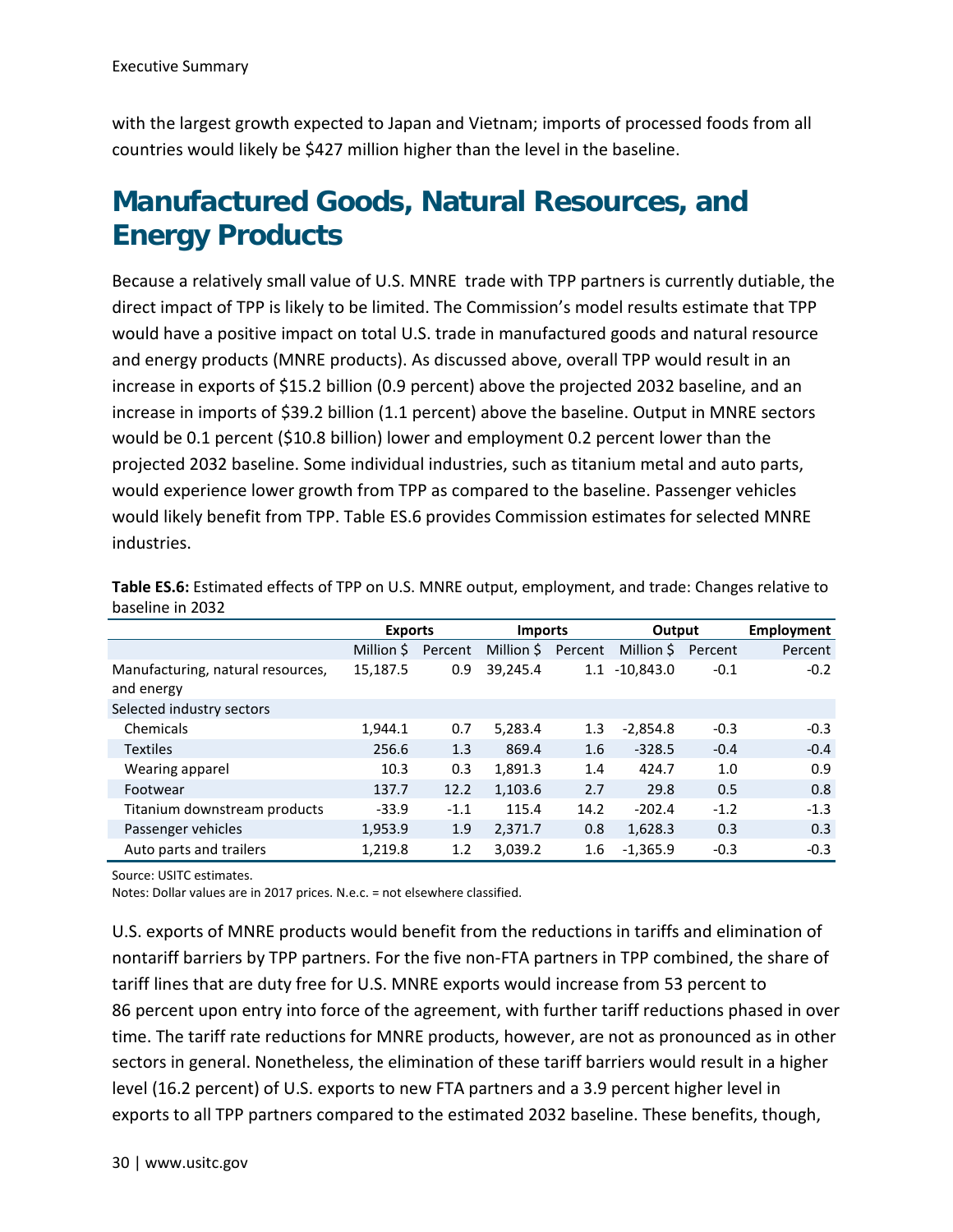would be partially offset by a 1.6 percent lower level of exports to the rest of the world. Overall, U.S. MNRE exports would be 0.9 percent higher (\$15.2 billion) compared with baseline estimates.

U.S. imports would rise faster than U.S. exports for manufactured goods, to 1.1 percent above the 2032 baseline estimate (\$39.2 billion). U.S. imports from new FTA partners would be 11.3 percent above the baseline estimate and imports from all TPP partners would be 3.7 percent higher. Imports from the rest of the world would be 0.2 percent lower. MNRE goods from TPP parties would enter duty free under 84 to 91 percent of tariff lines at entry into force, though some of the highest-value imports—such as passenger vehicle imports from Japan—would not be duty free immediately.

### **Passenger Vehicles and Auto Parts**

 $\overline{a}$ 

Overall, as a result of TPP, the Commission's model results estimate that the level of imports and exports of U.S. passenger vehicles and parts would be higher than the baseline estimate (table ES.[7](#page-10-0)).<sup>7</sup> Passenger vehicle output would be \$1.6 billion (0.3 percent) higher than the baseline estimate in 2032. For auto parts, output would be lower by \$1.4 billion (0.3 percent) relative to the baseline in 2032. Exports to Japan and Vietnam would be the primary drivers of the increase in exports. Vehicle imports from Japan would be higher than the baseline, driven by the decline in U.S. tariffs on passenger vehicles; imports from NAFTA partners would also be higher than the baseline, due to higher U.S. demand for vehicles and parts. The TPP bilateral agreements to reduce nontariff measures, primarily with Japan, would be the most important factor in higher U.S. exports.

According to hearing witnesses, academic experts, and industry sources, the TPP rules of origin for passenger vehicles could have a negative impact on U.S. production of certain auto parts, but also could facilitate U.S. vehicle exports. Under the rules of origin, the regional value content (RVC) required for a vehicle to receive tariff preferences under TPP would be 45 percent, which is lower than required under NAFTA. Some observers have stated that the lower RVC will lead producers in NAFTA countries to source fewer vehicle parts from the United States, but others have said that the lower RVC may be necessary to facilitate U.S. passenger vehicle exports.

<span id="page-10-0"></span> $^7$  Because of barriers that would continue to be reduced in this sector after 2032, table ES.7 also includes the impact on the U.S. passenger vehicle and parts industries relative to the baseline by the full implementation of the agreement in 2047.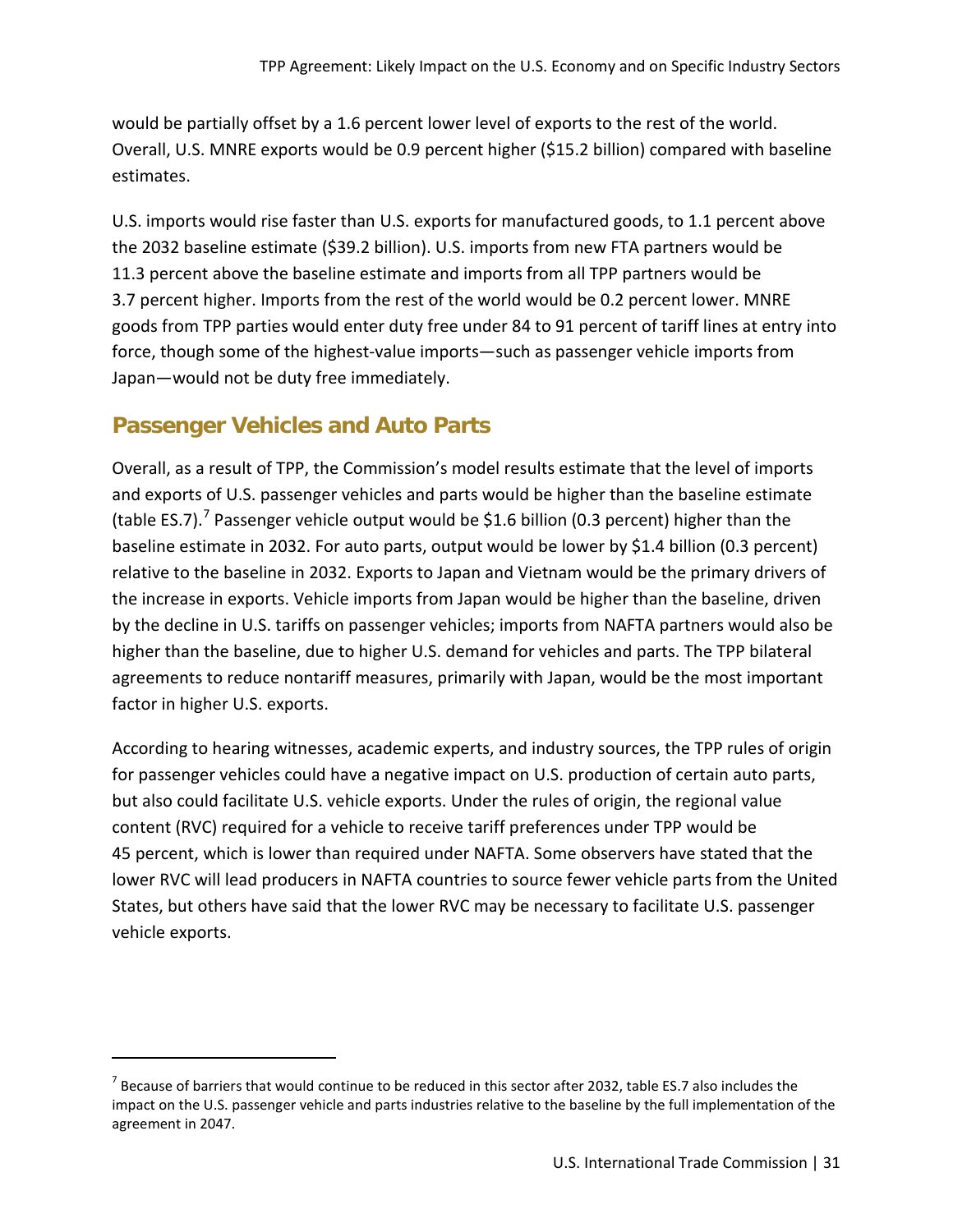|                           | <b>Exports</b> |         | <b>Imports</b> |         | Output     |         | Employment |
|---------------------------|----------------|---------|----------------|---------|------------|---------|------------|
|                           | Million \$     | Percent | Million \$     | Percent | Million \$ | Percent | Percent    |
| <b>Passenger vehicles</b> |                |         |                |         |            |         |            |
| 2032 (15 years)           | 1,954          | 1.9     | 2,372          | 0.8     | 1,628      | 0.3     | 0.3        |
| 2047 (30 years)           | 2,899          | 2.2     | 4.272          | 1.1     | 1.429      | 0.2     | 0.2        |
| <b>Parts</b>              |                |         |                |         |            |         |            |
| 2032 (15 years)           | 1,220          | 1.2     | 3,039          | 1.4     | $-1,366$   | $-0.3$  | $-0.3$     |
| 2047 (30 years)           | 2,062          | $1.5\,$ | 4,516          | $1.5\,$ | $-1,394$   | $-0.2$  | $-0.3$     |

**Table ES.7:** Estimated effects of TPP on U.S. output, employment, and trade of passenger vehicles and parts: Changes relative to baseline in 2032 and 2047

Source: USITC estimates.

Note: Estimates for year 15 are shown above to match results in other sector analyses. Year 15 includes all tariff and nontariff changes from the agreement directly affecting passenger vehicles and parts except for the removal of tariffs on U.S. imports of passenger vehicles from Japan. Percentages and values calculated for the projected 2032 and 2047 economies. Dollar values may not match the value produced by applying percentage changes in this table to values reported for the 2015 economy.

### **Textiles and Apparel**

The Commission's model results estimate that U.S. imports of apparel would be 1.4 percent higher (\$1.9 billion) as a result of TPP, compared with the 2032 baseline. These results reflect a 35.2 percent (\$7.3 billion) increase in U.S. imports from new FTA partners compared with baseline estimates, which is partially offset by lower imports from non-TPP countries, including China. Vietnam in particular is expected to be the largest beneficiary in terms of increased U.S. apparel imports. Vietnam is already a competitive, major supplier of apparel to the U.S. market, ranking second after China. Nevertheless, initial growth in U.S. imports from Vietnam under TPP preferences would likely be moderated by Vietnam's limited ability to meet the TPP's yarnforward rules of origin, coupled with long duty phaseouts for certain key products. For textiles, the Commission's model results estimate that U.S. imports under TPP would be 1.6 percent higher (\$869 million) compared with the 2032 baseline. U.S. imports of textiles and apparel from TPP countries totaled \$19.9 billion in 2015, accounting for 17 percent of total U.S. textile and apparel imports from the world (\$118.5 billion).

The Commission's model results estimate that U.S. exports of textiles under TPP would be 1.3 percent higher (\$257 million) than baseline economic growth, and U.S. exports of apparel would be 0.3 percent higher (\$10 million) compared with the 2032 baseline. Certain textile subsectors would likely benefit more than others under TPP. According to industry sources, there may be some opportunities to increase U.S. exports of certain textiles on a limited scale to new FTA partner countries, including technical textiles and cotton and specialty yarns. U.S. exports of textiles and apparel to TPP countries totaled \$7.9 billion in 2015, accounting for 54 percent of total U.S. textile and apparel exports to the world (\$14.7 billion).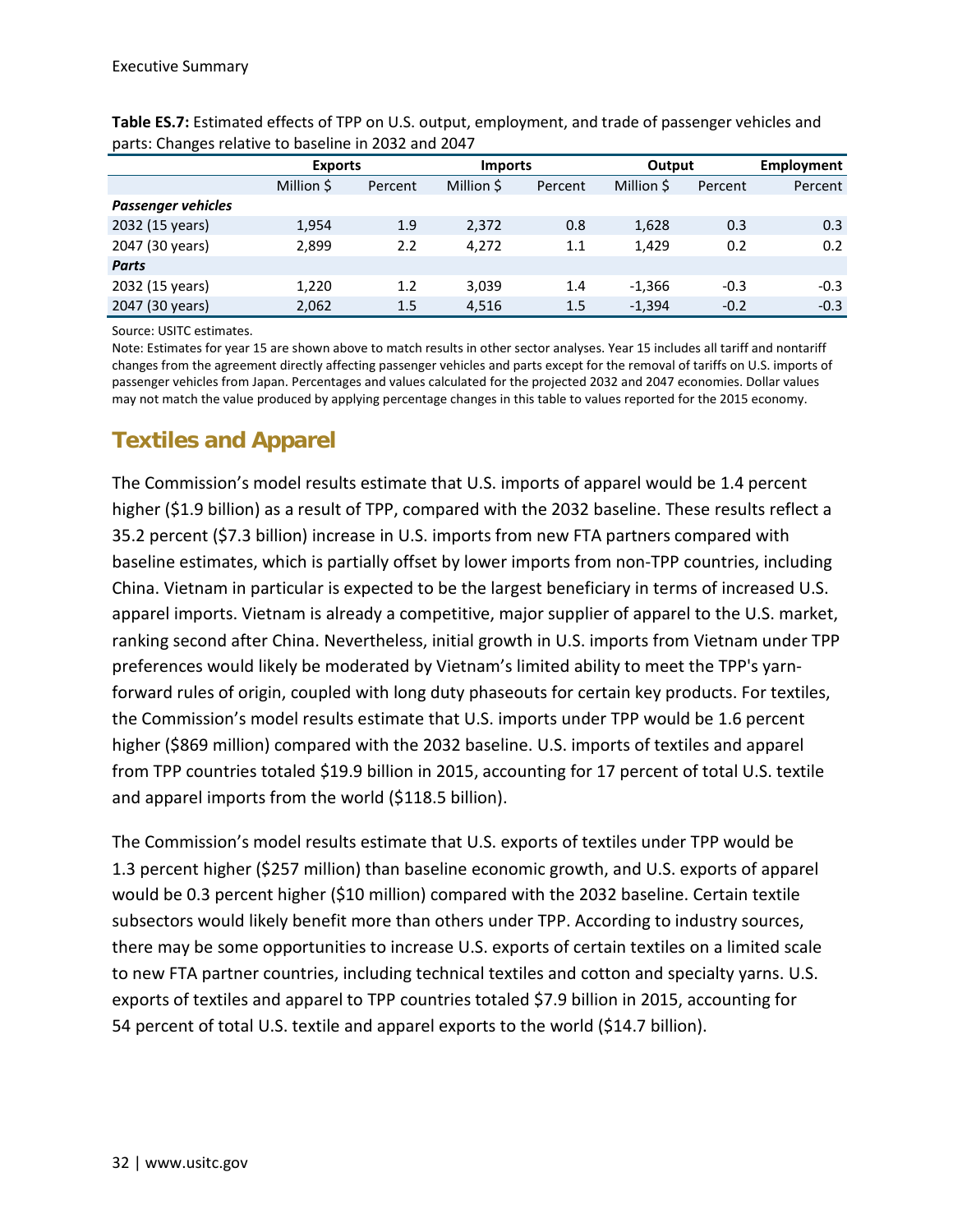### **Footwear**

TPP would likely result in an increase in U.S. footwear trade. U.S. imports of footwear from all countries would be \$1.1 billion higher (2.7 percent) than 2032 baseline growth estimates. U.S. imports of footwear from the TPP countries would be \$1.6 billion higher (23.4 percent) than the baseline; most of this increase would be accounted for by imports of footwear from Vietnam. The growth in U.S. footwear imports from TPP countries is expected to occur at the expense of China and other non-TPP footwear suppliers to the U.S. market. U.S. imports from China would fall by \$400 million (1.3 percent) under TPP, compared with the non-TPP baseline. TPP's impact on U.S. footwear exports is expected to be small in absolute terms, with total U.S. footwear exports expected to be \$138 million higher (12.2 percent). Most of these exports would be of footwear parts to Vietnam, to be used to assemble footwear for the U.S. market.

### **Titanium**

The U.S. titanium industry would likely experience lower growth due to U.S. tariff reductions under TPP. The Commission's model results estimate that output in the downstream titanium industry would be 1.2 percent lower and employment 1.3 percent lower than the projected 2032 baseline. Under TPP, Commission estimates indicate that U.S. imports from Japan would more than double, contributing to a decline in U.S. exports and production. Japan is among the leading global titanium producers and is already the principal source of U.S. titanium imports, despite a 15 percent U.S. import duty on both unwrought titanium (titanium sponge, ingot, billet, and powders) and wrought titanium (e.g., bars, sheets, and tubes).

## **Chemicals**

Under TPP, the Commission estimates that U.S. exports of chemical products, including pharmaceuticals, would be 0.7 percent higher (\$1.9 billion) than baseline estimates; U.S. imports would be 1.3 percent higher (\$5.3 billion) than the baseline, due in part to tariff reductions. This could result in decline in output, relative to the baseline, due to higher levels of imports than exports compared with baseline estimates. The modeling results indicate that by 2032 output would be 0.3 percent lower under TPP, relative to the baseline. Much of TPP's impact on trade is expected to center on the new FTA partners. In addition to tariff elimination and market access, industry sources identified rules of origin, regulatory harmonization, and transparency as generally positive factors in helping to reduce their costs of doing business in the TPP region. However, the data protection provisions for biologic products in the Intellectual Property Rights chapter raised concerns, as addressed in more detail below in this executive summary. The TPP would also include a Cosmetics Annex that is expected to harmonize regulations among TPP parties; among other things, this development would allow U.S. companies to enjoy benefits similar to those enjoyed by companies exporting from countries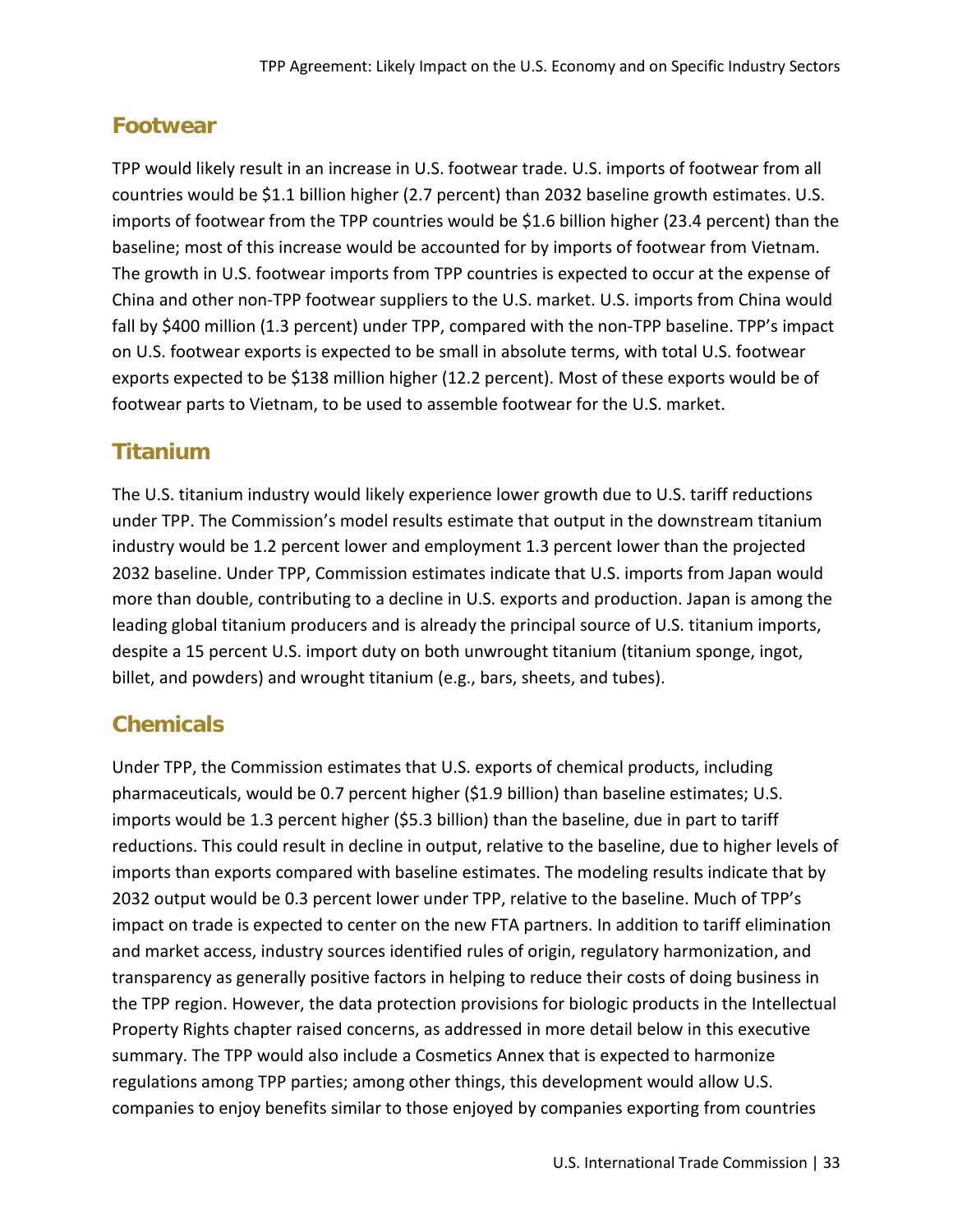with access to other regional agreements (e.g., it would address some labeling and regulatory requirements).

## **Impact on U.S. Trade in Services**

The TPP Agreement contains market access provisions that liberalize cross-border trade in services with TPP partners, and national treatment provisions that enable firms to more easily establish a commercial presence in TPP markets. Three important sources of services liberalization in TPP are expected to contribute to significant reductions in trade costs for U.S. services exporters: (1) adoption of a "negative list" approach means that the agreement covers all services, present and future, unless a TPP signatory has listed specific exceptions known as nonconforming measures (NCMs); (2) fewer NCMs, compared with existing U.S. FTAs and each party's WTO commitments; and (3) cross-industry (horizontal) liberalization due to the data provisions included in the TPP's Electronic Commerce chapter (allowing greater freedom of data flows). In order to quantify the effects of services liberalization, these factors were included in the CGE analysis by estimating the value of reductions in trade costs for each factor in each sector and market. Other liberalizing aspects of the TPP arising out of the provisions for state-owned enterprises (SOEs) or IP, for instance, are likely to be significant, but were not able to be incorporated into the Commission's model.

The Commission's model estimates that output for the U.S. services sector under TPP would be \$42.3 billion higher (a 0.1 percent increase) relative to the 2032 baseline level; employment would also be 0.1 percent higher. U.S. exports of services to TPP partner markets would be 10.8 percent (\$16.6 billion) higher than the baseline estimate, but exports to non-TPP countries would be 1.9 percent (\$11.8 billion) less than the baseline estimate. Overall, global U.S. services exports would be 0.6 percent (\$4.8 billion) higher, relative to baseline estimates. Exports in two services sectors shown in the table (transportation, logistics, travel, and tourism and recreational and other services) would be lower than the baseline under TPP; these are sectors that would not experience significant liberalization under TPP, so the model assumes that economic resources would shift away from them, towards sectors that would be liberalized under the agreement. At the same time, overall U.S. services imports are estimated to be 1.2 percent higher (\$7 billion) than the baseline estimate. Table ES.8 provides Commission estimates for selected services industries and the services sector as a whole.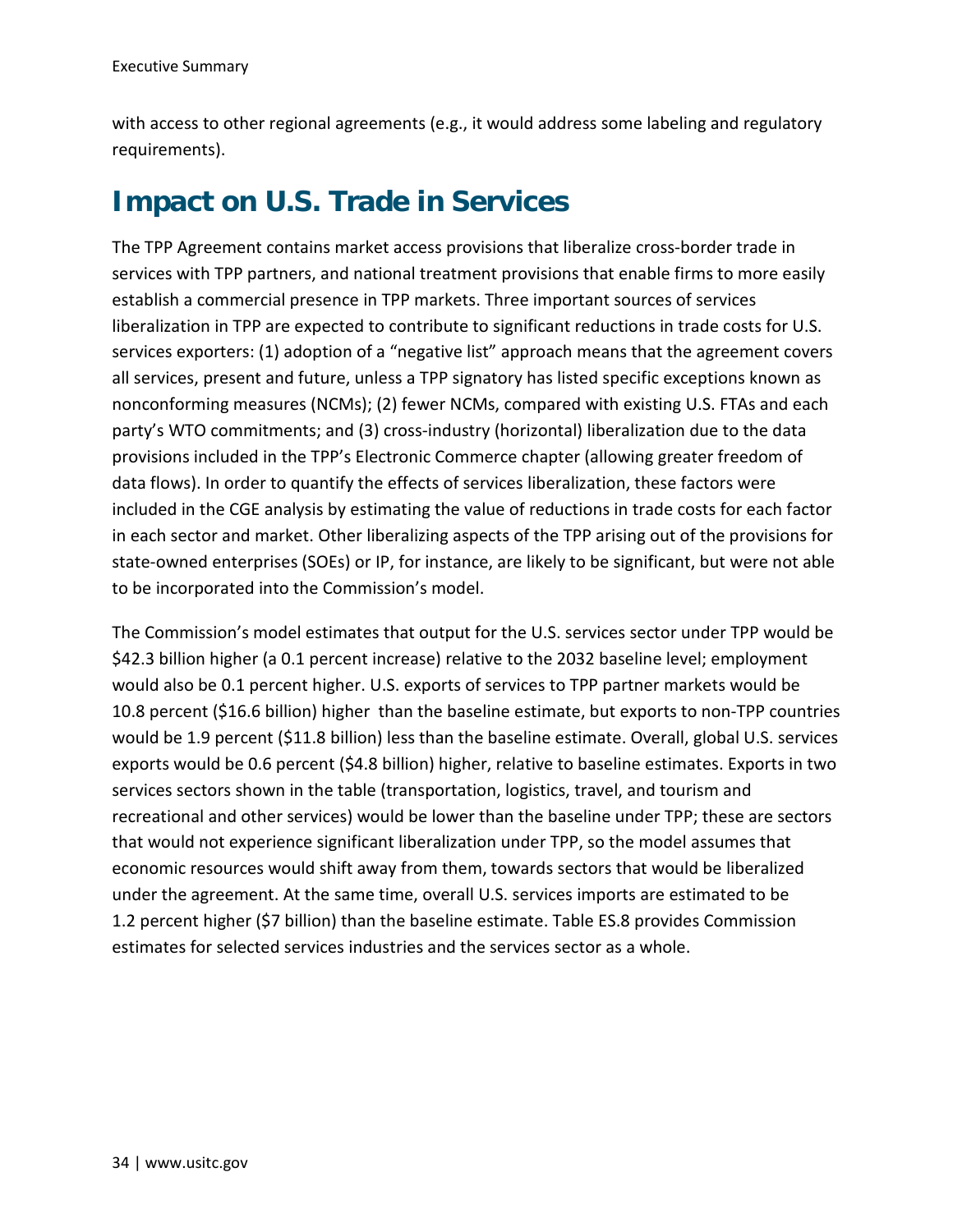|                                    | <b>Exports</b> |         | <b>Imports</b> |         | Output    |         | Employment |
|------------------------------------|----------------|---------|----------------|---------|-----------|---------|------------|
|                                    | Million \$     | Percent | Million \$     | Percent | Million S | Percent | Percent    |
| Services                           | 4.797.4        | 0.6     | 6,962.5        | 1.2     | 42.342.6  | 0.1     | 0.1        |
| Selected industry sectors          |                |         |                |         |           |         |            |
| Wholesale and retail trade         | 848.7          | 2.5     | 542.4          | 1.2     | 7,447.5   | 0.1     | 0.1        |
| Transportation, logistics, travel, | $-1,258.4$     | $-1.1$  | 1,770.5        | 1.5     | $-719.9$  | 0.0     | $-0.1$     |
| and tourism                        |                |         |                |         |           |         |            |
| Communications                     | 877.7          | 2.8     | 306.4          | 1.2     | 2.845.6   | 0.2     | 0.1        |
| Financial services n.e.c.          | $-12.1$        | 0.0     | 787.8          | 1.1     | 1,520.0   | 0.1     | 0.1        |
| Insurance                          | 34.4           | 0.1     | 703.5          | 1.1     | 707.9     | 0.1     | 0.0        |
| <b>Business services</b>           | 4.575.5        | 1.6     | 2,031.5        | 1.2     | 11,576.0  | 0.2     | 0.1        |
| Recreational and other services    | $-687.8$       | $-1.5$  | 199.3          | 0.9     | 1.749.8   | 0.1     | 0.1        |

**Table ES.8:** Estimated effects of TPP on U.S. output, employment, and trade in services: Changes relative to baseline in 2032

#### Source: USITC estimates.

 $\overline{a}$ 

Notes: Dollar values are in 2017 prices. N.e.c. = not elsewhere classified. The services industries, which are addressed in detail later in this executive summary and in the report, do not track closely with the model results presented. The reason is that the services sectors defined in the GTAP database often aggregate several industries, while some services industries are spread among several GTAP categories. Electronic commerce is relevant to almost all GTAP services sectors. Computer services are mostly included in the GTAP business services category, but Internet service providers are included in the GTAP communications category, as are telecommunications. Except for insurance and pension funding, all financial services are included in GTAP's other financial services category. Professional services (engineering, legal, etc.) are included in the broad business services category. Express delivery services are mostly found in the broad transportation, logistics, travel, and tourism category, although courier services are included in the communications category. While broadcasting falls within the communications category, the remainder of audiovisual services are included in the recreational and other services category.

### **Digital Trade and Computer Services**

The Electronic Commerce (E-commerce) chapter, together with other parts of TPP—including the chapters on Cross-border Trade in Services (CBTS), Intellectual Property, Investment, and Customs and Trade Facilitation—provides a broad framework for digital trade. Many observers have called TPP's digital trade-related provisions the most transformative measures in the agreement. U.S. providers of cloud computing, the Internet of Things, and big data<sup>[8](#page-14-0)</sup> would have greater opportunities for trade and investment in important and growing markets. The expanded opportunities would likely strengthen U.S. companies' leading position in information and communications technology (ICT).

TPP's e-commerce provisions provide a framework for an open Internet that promotes electronic commerce by ensuring the free flow of digital information and prohibiting forced data and server localization measures. The agreement also prohibits customs duties on electronic transmissions; promotes electronic authentication and signatures and paperless trading; eases electronic transactions; and provides for increased privacy and online consumer protections. According to a broad range of industry representatives, the expanded e-commerce protections would likely benefit a wide array of large and small U.S. businesses across a broad

<span id="page-14-0"></span><sup>&</sup>lt;sup>8</sup> These terms refer to recent innovations in the transmission, storage, and analysis of data using Internet technologies.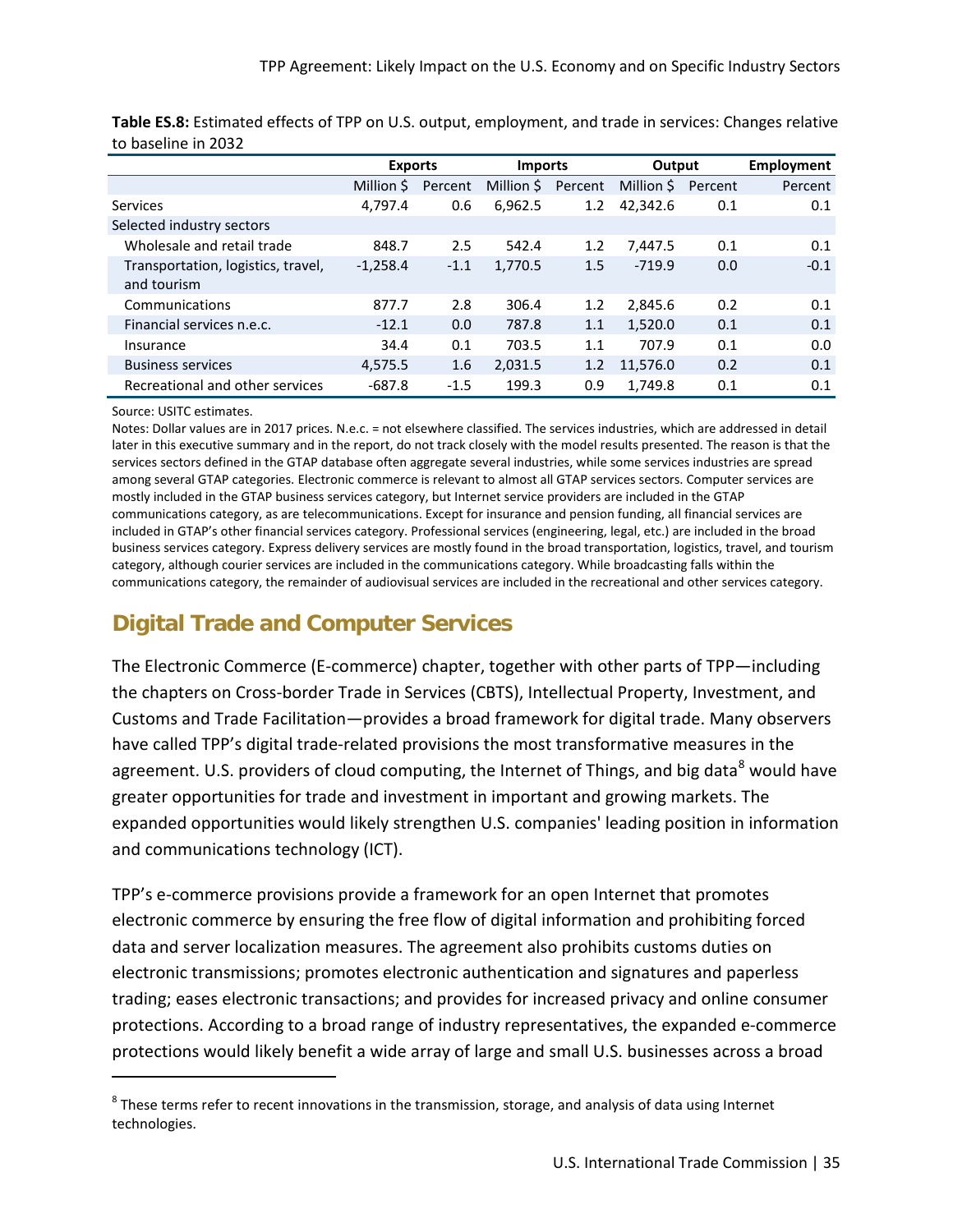range of sectors, including many in which the United States has strong competitive advantages. Beneficiaries would not only include U.S. businesses with higher levels of digital intensity, including ICT firms (cloud computing and storage services providers, producers of audiovisual products, and providers of streaming services), but also manufacturers, retailers, and other services providers that are dependent on e-commerce and the Internet. At the consumer level, individual Internet users and cross-border shoppers would also be likely to benefit, through increased access to foreign sellers and lower prices.

### **Financial Services**

The TPP would expand market access, national treatment, and most-favored-nation benefits for U.S. financial services firms in the region. The Financial Services chapter would also address the supply of insurance through postal insurance entities, requiring that publicly owned postal companies compete on a commercial basis and comply with the same regulations that apply to private suppliers. This provision would increase the competitiveness of U.S. insurers in TPP partner countries where postal insurance entities exist, such as Japan, and likely to lead to increased sales by U.S.-owned affiliate firms. Additionally, TPP would expand the circumstances under which U.S. financial services firms can arbitrate disputes through the investor-state dispute settlement (ISDS) mechanism. These provisions would likely encourage additional U.S. investment in these markets. Model results from the Commission estimate that, through 2032, output for insurance and other financial services in the United States would increase by 0.1 percent, as demand for these services expand due in part to overall economic growth spurred by TPP.

However, stakeholders have widely criticized two aspects of the Financial Services chapter. First, compared with non-financial firms, which are covered by the E-Commerce chapter, financial services firms would not benefit from TPP provisions prohibiting forced localization of data. Second, under TPP, Malaysia would maintain its government screening mechanism for investment in financial services, which permits the Malaysian government to approve new investment based on an undefined standard of what is determined to be in the best interest of Malaysia.

## **Express Delivery Services**

TPP would benefit the express delivery industry by stimulating the expansion of merchandise trade, including e-commerce shipments, resulting in higher demand for express delivery services. The TPP's Annex on Express Delivery Services (within the Cross-Border Trade in Services chapter) and the express delivery-related provisions in the Customs Administration and Trade Facilitation chapter provide greater liberalization and more transparency than in previous U.S. trade agreements, and would help to improve market access conditions for U.S. express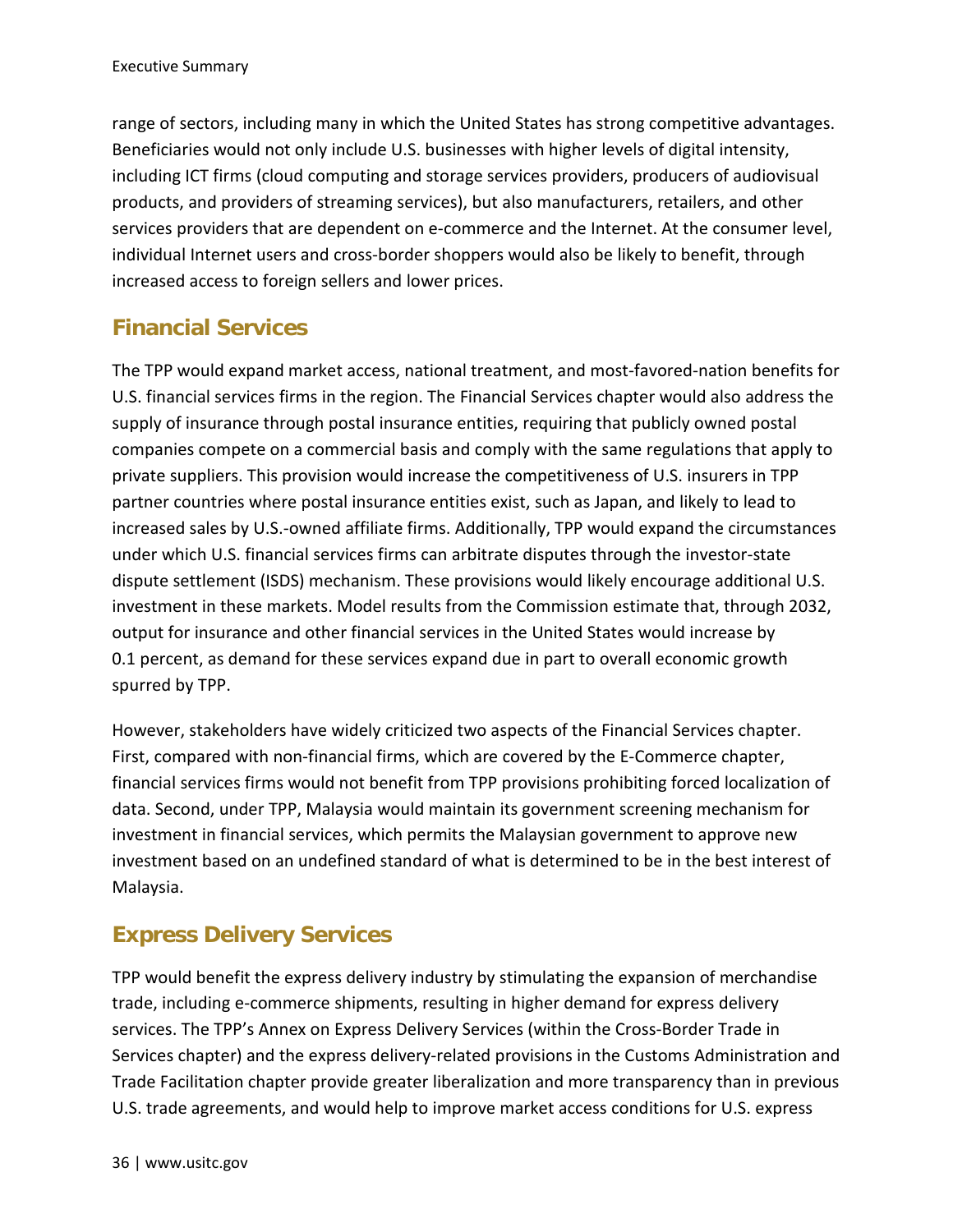delivery firms. Other TPP provisions that would benefit express firms appear in the Competitiveness and Business Facilitation, Electronic Commerce, Investment, Small and Medium-Sized Enterprises, Regulatory Coherence, and Transparency and Anti-Corruption chapters. Among other benefits, these chapters would strengthen FTA disciplines on investment, Internet access, data privacy protection, supply chains, and regulatory transparency—all important areas for express delivery firms. They would also help Small and Medium-sized Enterprises (SMEs) engage more effectively in international trade; these firms are a growing customer segment of the express delivery industry.

### **Professional Services**

Under TPP, five countries (Brunei, Malaysia, Chile, Japan, and New Zealand) would scale back their exceptions to open trade in professional services at least to some degree. For Brunei, there would be new openings in architectural, engineering, and related services; accounting services; and legal services. In Malaysia, there would be new liberalization for architecture and engineering; accounting, auditing, and bookkeeping; and legal services. Chile and Japan would liberalize their markets for legal services; New Zealand would see openings in integrated engineering, urban planning and landscape, and architectural services; and Singapore would liberalize architectural, engineering, and auditing services.

## **Assessment of Cross-cutting and Procedural Provisions and Other Provisions Addressing Rules and Nontariff Measures**

The impact of TPP's other provisions on the U.S. economy is generally difficult to quantify. These provisions would likely improve the overall regulatory climate for trade and investment between the United States and the other TPP parties, particularly for new FTA partners. In many ways, these provisions work together to form a web of more open and transparent trade rules for the benefit of all firms in the TPP region.

Many of the TPP cross-cutting chapters are included in existing U.S. FTAs, including Customs Administration and Trade Facilitation, Sanitary and Phytosanitary Measures, Technical Barriers to Trade, Investment, Government Procurement, Competition, Intellectual Property Rights, Labor, and Environment. The TPP also contains several chapters in domains that have not been included in existing U.S. FTAs, at least as stand alone chapters, although some provisions of these chapters may have been included in existing U.S. FTAs. These chapters include Temporary Entry of Business Persons, State-owned Enterprises, Cooperation and Capacity Building, Competitiveness and Business Facilitation, Development, Small and Medium-sized Enterprises, and Regulatory Coherence. Several of the chapters are specifically focused on helping small and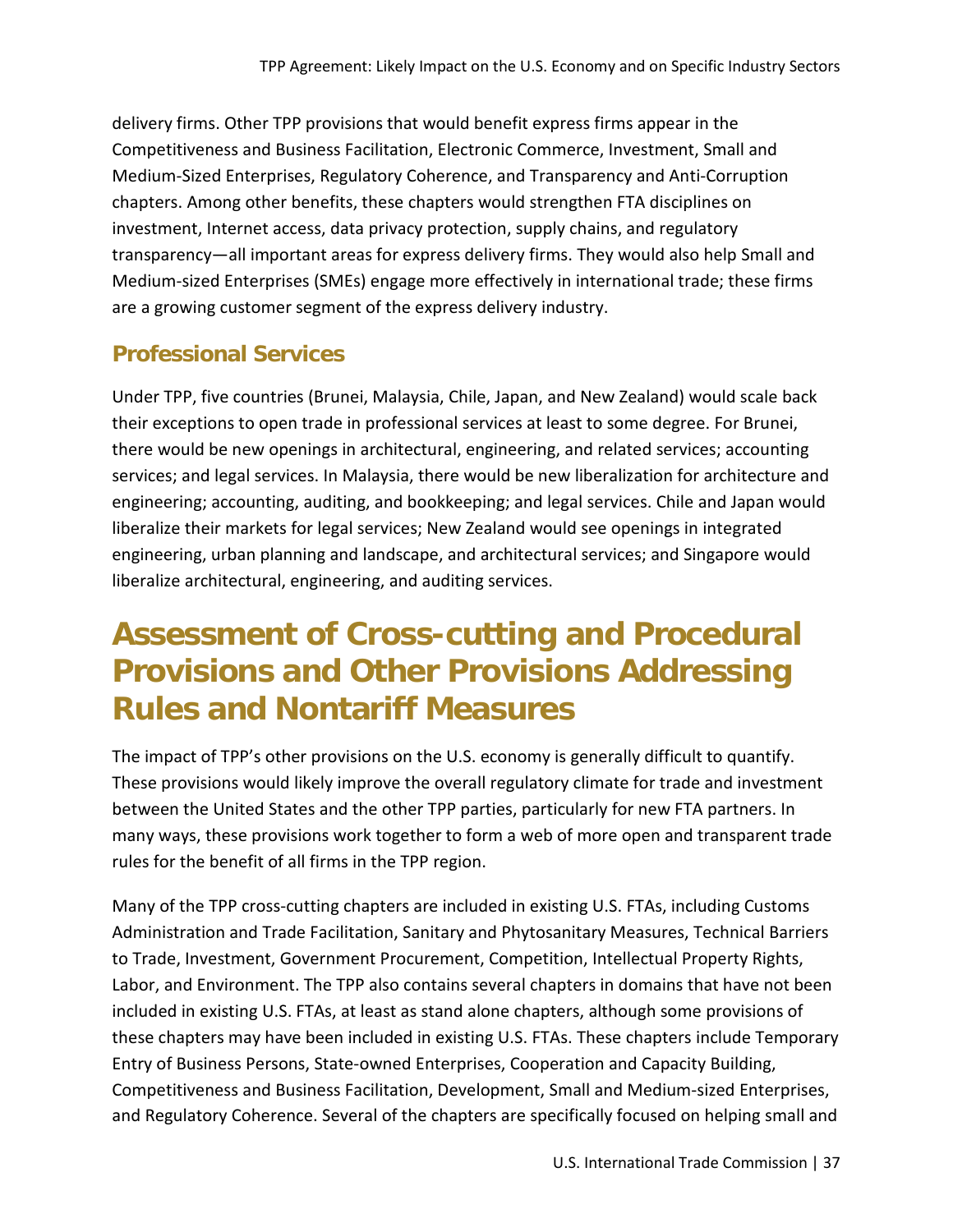medium-sized enterprises and firms in developing countries to benefit from the FTA. Particularly notable outcomes in these chapters are summarized below.

As represented at the Commission's hearing and in written submissions to the Commission, many observers are generally supportive of the provisions in these chapters. Some, however, expressed concerns that U.S. firms might not realize the intended benefits if the chapters were not effectively implemented and enforced.

## **Intellectual Property Rights**

Full and effective implementation of the intellectual property rights (IPR or IPRs) provisions of TPP would likely benefit U.S. industries that rely on trademarks, patents, copyrights, trade secrets, and other IPRs by reducing their losses from infringement and increasing exports and foreign sales opportunities for their products and services. For example, representatives of U.S. manufacturing and semiconductor firms support new requirements for stronger trade secret protections to address the growing international problem of trade secret theft. Regulatory changes would likely be most substantial in those countries that have negotiated transition periods for compliance with the chapter's requirements: Brunei, Malaysia, Mexico, Peru, New Zealand, and Vietnam. Transition periods are longest in Vietnam and Peru, particularly for protections related to biologic products.

Opposition to the IPR provisions has largely focused on the protections applicable to biopharmaceuticals. Representatives of innovator companies stated that the test data provisions applicable to biologic products are not strong enough, while representatives of nongovernmental groups considered them too strict. Still others suggested that the provisions represent a reasonable compromise, given a substantial difference of opinion in TPP countries.

TPP countries have been improving their patent protections since the Agreement on Trade-Related Aspects of Intellectual Property Rights (TRIPS) entered into force in 1995, as they have sought to meet the requirements of TRIPS, FTAs, and other initiatives. The Commission's econometric model, which is separate from the main CGE model, shows that receipts from the use of U.S. intellectual property in TPP countries were 11 percent higher in 2010 than they would have been had patent reforms not occurred. Moreover, U.S. IP receipts would be expected to increase further as patent reforms continue under TPP.

## **State-owned Enterprises**

TPP would be the first U.S. FTA to include a separate chapter on state-owned enterprises (SOEs). Generally, observers have seen this chapter as a positive step towards assuring that SOEs compete fairly when engaged in commercial activities. Under the chapter, SOEs and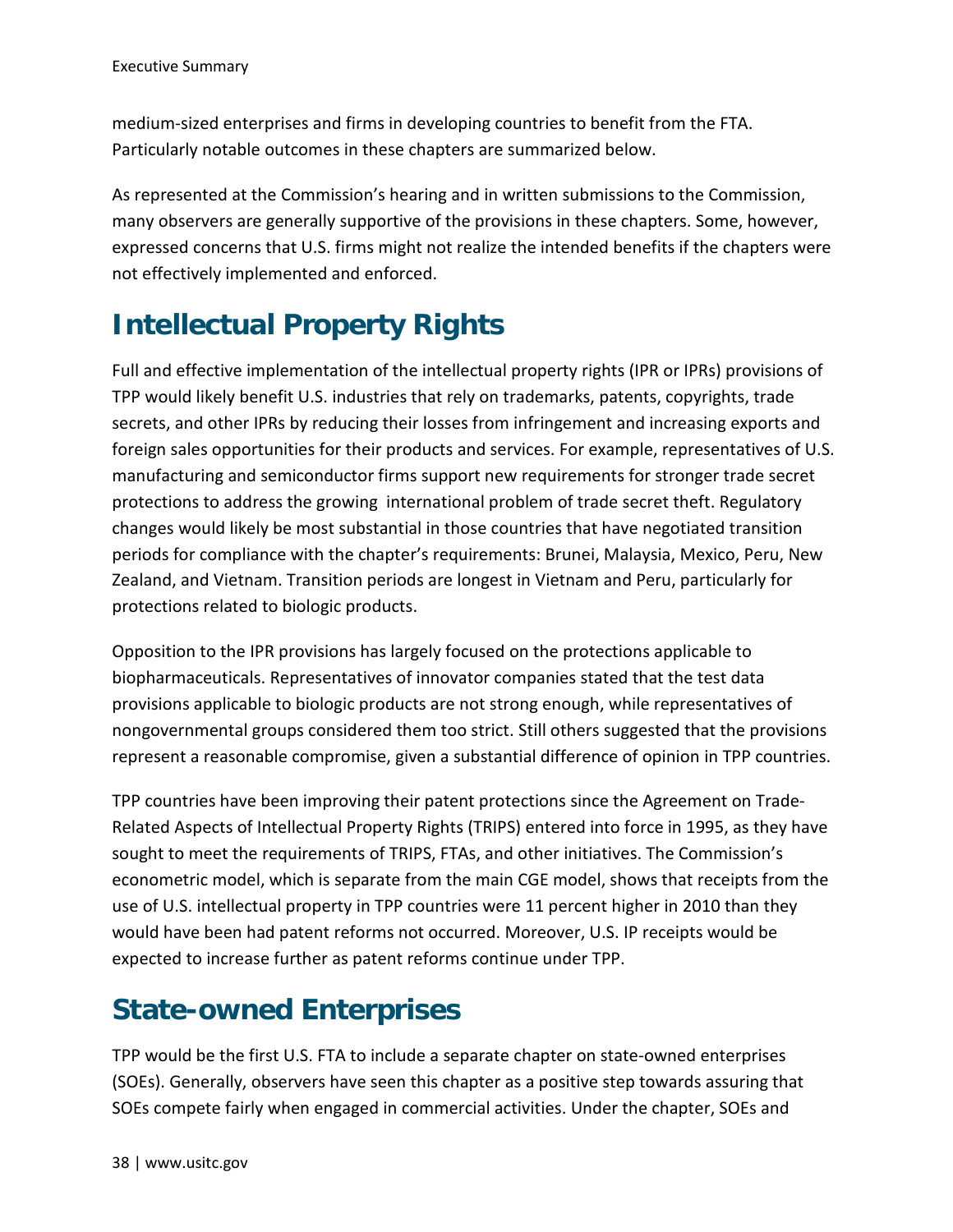designated monopolies must "act in accordance with commercial considerations" in the sale and purchase of goods and services, and parties must give nondiscriminatory treatment to the enterprises, goods, and services of other TPP parties. The provisions of the chapter would apply anywhere a SOE operates in the free trade area, meaning that the rules would apply not only to SOEs operating in their home countries, but also to covered SOE investments in the territory of other TPP parties. The chapter would also prohibit parties from giving noncommercial assistance to SOEs that would adversely affect the interests of other TPP parties.

## **Investment**

The TPP Investment chapter provides new protections for U.S. investors abroad, primarily in the five TPP parties with which the United States does not already have a FTA, so TPP could promote some new U.S. investment, particularly in Brunei, Japan, Malaysia, New Zealand, and Vietnam. Because the U.S. economy is already substantially open to foreign investment, it is unlikely that TPP would generate significant new investment flows into the United States. The Investment chapter's Investor-State Dispute Settlement (ISDS) mechanism benefits U.S. investors in the five new TPP parties, but also in Australia; the U.S.-Australia FTA did not include ISDS. TPP includes several ISDS provisions that are new to existing U.S. FTAs, meant to clarify parties' right to regulate and to increase the transparency of the ISDS arbitration process. Finally, parties would be allowed to exempt from the ISDS process any claims challenging a tobacco control measure.

## **Environment**

Most observers agree that TPP goes further than any other major trade agreement to address environmental concerns. As with other U.S. FTAs concluded since 2007, the Environment chapter is fully subject to TPP's dispute settlement process, although some observers have expressed concerns about whether the U.S. government would effectively enforce the chapter's provisions. The binding commitments related to marine fisheries subsidies would represent the first time that most TPP parties made an internationally enforceable obligation to limit such subsidies. Other, nonbinding provisions new to the TPP Environment chapter, compared with existing U.S. FTAs, cover transitioning to a low-emissions environment, removing barriers to environmental goods and services, and linking the Environment chapter to the SPS chapter in an effort to combat invasive alien species.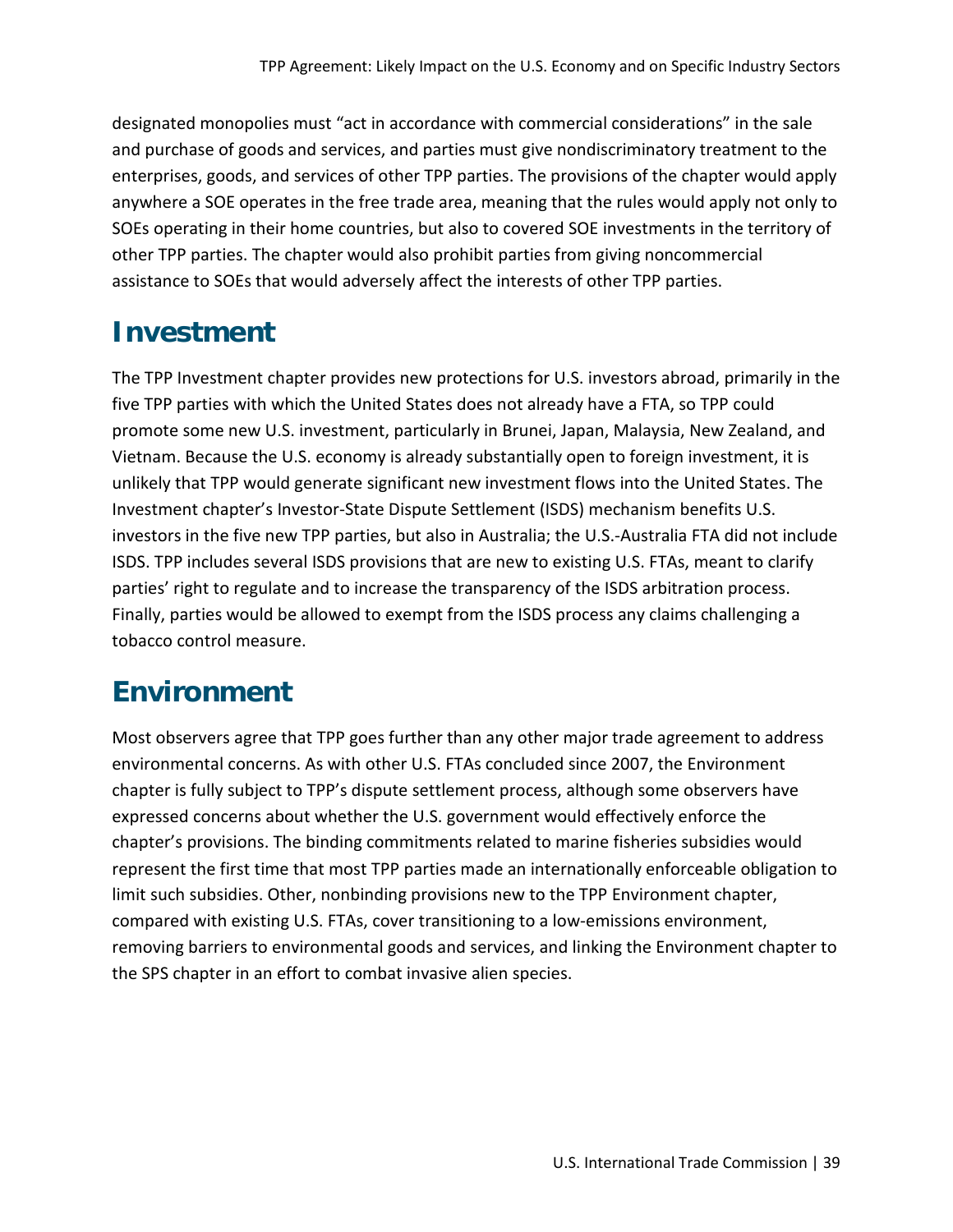## **Labor**

The TPP includes several labor provisions not contained in any previous U.S. trade agreement. These include requirements that all parties maintain laws that govern health and safety at the workplace, regulate work hours, and provide for a minimum wage. TPP also extends the existing prohibition on weakening worker protections so that it would cover export processing zones and other trade zones, as well as a measure discouraging imports produced using forced labor, among others. In addition, TPP includes three separate bilateral side agreements on labor which require Brunei, Malaysia, and Vietnam to undertake certain labor reforms before the agreement can take effect between the United States and those countries. Despite these new provisions, labor unions and other observers have expressed the belief that the TPP labor provisions are inadequate and unlikely to be enforced, and thus would do little to improve labor conditions in TPP parties. TPP labor obligations would not require changes in U.S. law, so would likely have little effect on working conditions in the United States.

## **Technical Barriers to Trade (TBT)**

The TBT provisions of the TPP Agreement would likely benefit U.S. firms investing in and exporting to TPP parties. Cross-cutting provisions would apply to all sectors of trade in goods, and would require open, transparent, stakeholder-based systems of standards-setting in the TPP countries. In addition to the cross-cutting provisions, the chapter contains seven sectorspecific annexes detailing particular standards, technical requirements, and conformity assessment provisions. While some of TPP's TBT commitments have been included in existing U.S. FTAs, many provisions are entirely new for all TPP Parties.

## **Sanitary and Phytosanitary (SPS) Standards**

The provisions of the TPP Agreement would require TPP parties to maintain modern, sciencebased sanitary and phytosanitary measures in TPP parties. Most provisions of the chapter are subject to dispute resolution. The SPS chapter clarifies and builds on provisions of the WTO's SPS Agreement with provisions that are entirely new for U.S. trade agreements. Most stakeholders have expressed support for the SPS provisions, but others have raised concerns related to consumer safety, the definition of "science" as used in the text, and the right of parties to legislate. Letter exchanges and parallel negotiations between the United States and individual TPP parties have already addressed specific outstanding SPS market access issues for U.S. beef, pork, and other products.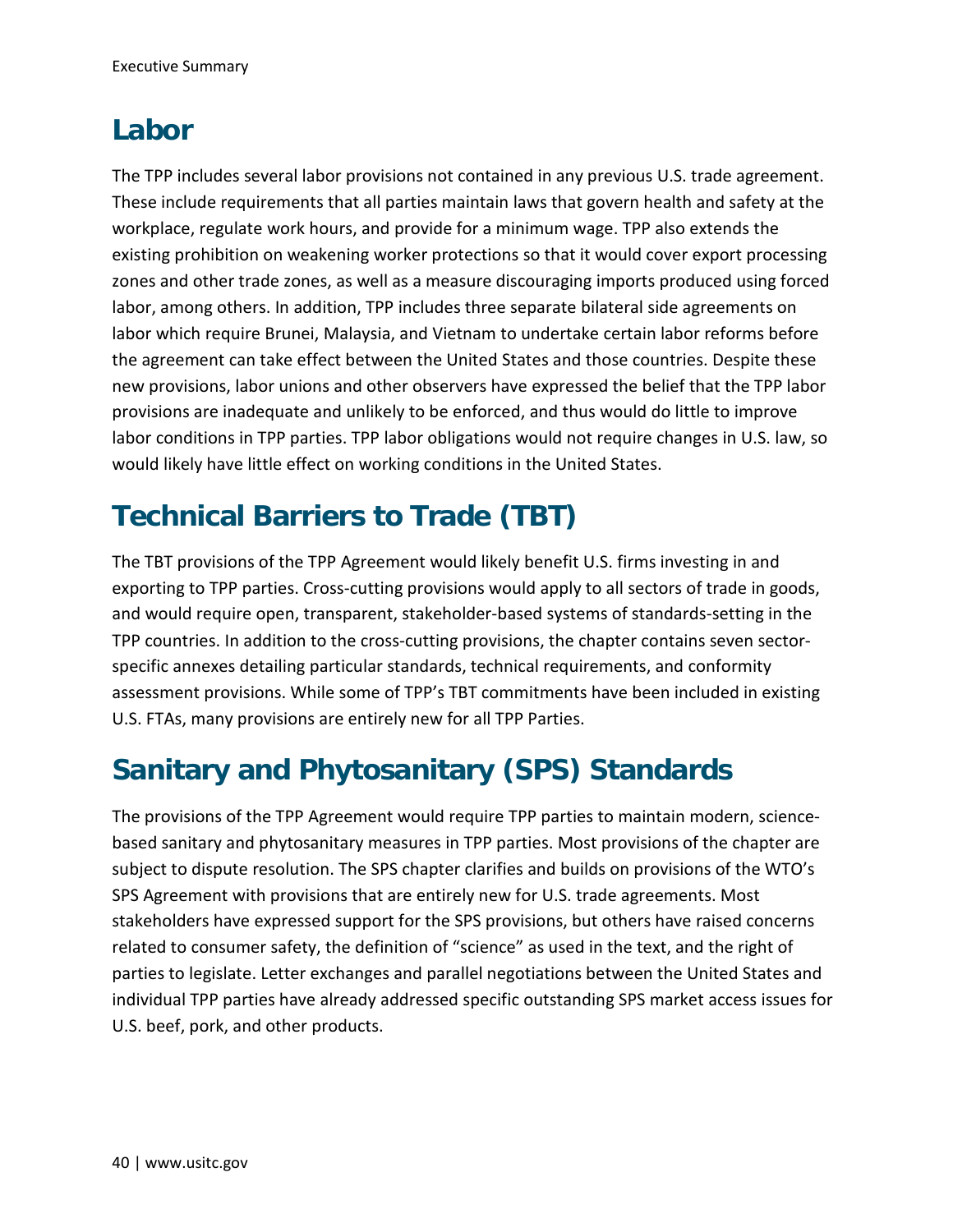# **Literature Review**

Aside from the current report, the only other study that analyzes the final provisions of TPP in order to assess the agreement's impact on the U.S. economy is an analysis by Peter Petri and Michael Plummer, published by the Peterson Institute in 2016. Table ES.9 compares the Commission's findings with that of Petri and Plummer. In general, Petri and Plummer report larger projected gains from TPP in U.S. real income and exports than do the Commission findings.

|                   | Change in real income |            |                       |  |  |  |  |  |
|-------------------|-----------------------|------------|-----------------------|--|--|--|--|--|
| Author            | Year of analysis      | (% of GDP) | Change in exports (%) |  |  |  |  |  |
| Commission        | 2032                  | 0.2        |                       |  |  |  |  |  |
| Petri and Plummer | 2030                  | 0.5        | 9.1                   |  |  |  |  |  |
|                   |                       |            |                       |  |  |  |  |  |

#### **Table ES.9:** Comparison of Commission findings with Petri and Plummer

Source: USITC estimates; Petri and Plummer, "The Economic Effects of the Trans-Pacific Partnership," 2016.

The Commission's simulation of the TPP Agreement differs from the simulation conducted by Petri and Plummer in four areas, and the different assumptions employed largely explain the difference in the final results. First, based on the Commission's industry expertise and its knowledge of particular factors affecting trade in specific sectors across the economy, the Commission's simulation was implemented at a more disaggregated sector level than the simulation in the Petri and Plummer analysis. As a result, the Commission's simulation includes economic conditions and TPP provisions which are sector-specific. Some examples are the preference of Japanese consumers for domestic beef meat, the limited available expansion capacity for Malaysian-approved Halal meat plants in the United States, the existing regime of import duty drawbacks in Vietnam, the potential impact of TPP rules of origin on Vietnamese trade, and the structure of the TPP Agreement's TRQ provisions. All of these factors are likely to limit the impact of certain TPP provisions on U.S. trade.

Second, the Commission quantified TPP's investment provisions at a more disaggregated sector level than did Petri and Plummer, taking into account particular aspects of each industry for each TPP country and assuming that regulations for U.S. FDI would not be affected by the TPP investment provisions if the United States already has a trade agreement with the partner country. As a result, the Commission's quantification of the agreement's investment provisions identified various degrees of changes in investment regulations at the sector level, ranging from no change for many sectors to significant change for just a few sectors. In contrast, Petri and Plummer estimated a single degree of investment liberalization across all industries for each TPP country and without excluding existing U.S. FTA partners, which produces larger estimated impacts of TPP's investment provisions.